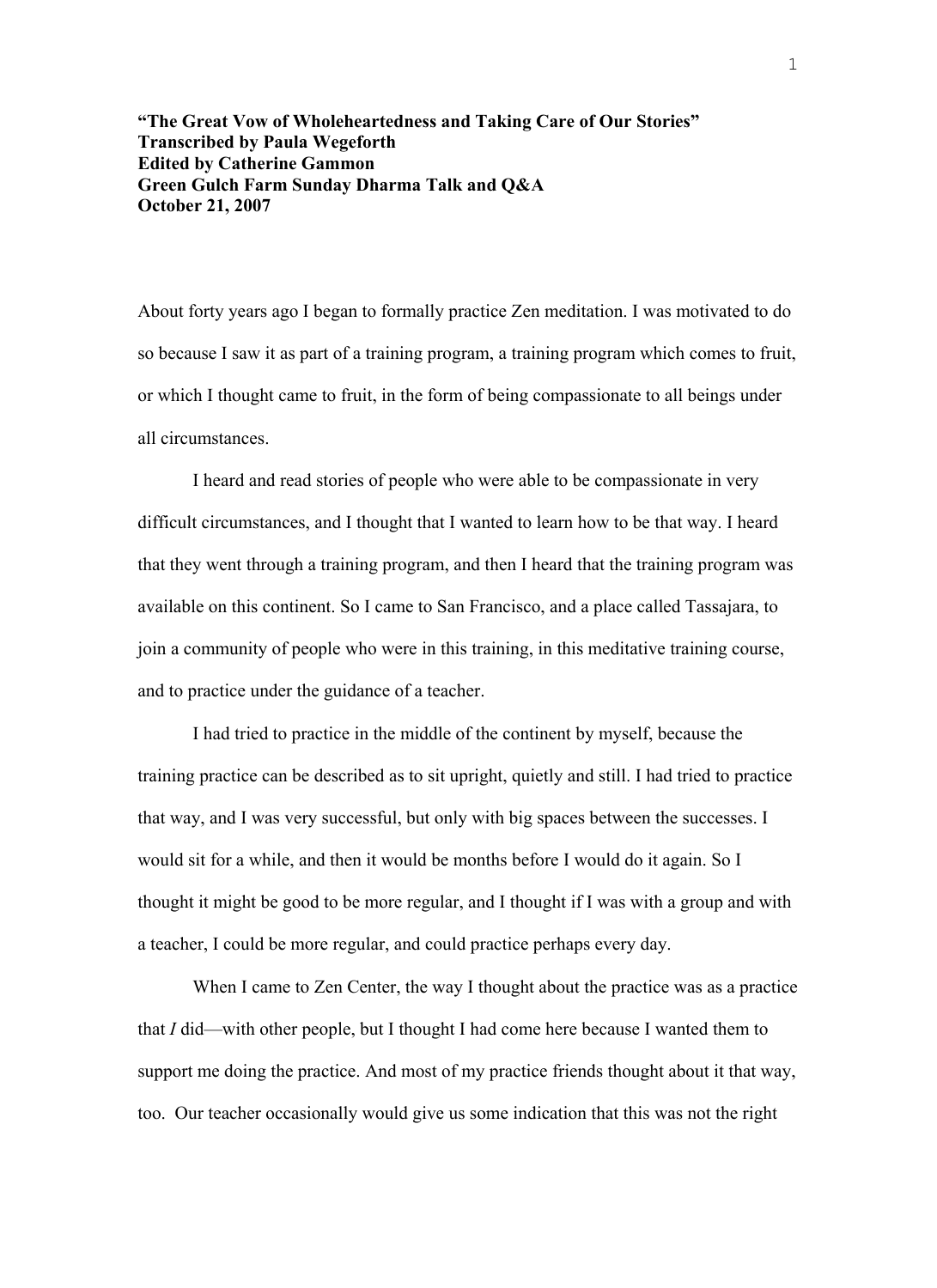way to think about it, but generally speaking he was kind to us and let us think that we were practicing by ourselves, if that was what we thought.

Now, at this time in my life, I'm more inspired by and devoted to giving attention to a practice that is not a practice I do by myself. Now I am more interested in a practice, or *the* practice, that we do together. And when I say "we," I mean all the Zen students, and all the students of Islam, and all the students of Judaism, and all the students of Christianity, and all the students of atheism, and all the mice and owls and mountains and rivers. I mean the practice of all beings throughout the universe. That's the practice that I'm interested in now. That's the practice which I want to plunge into together with everyone. That's the practice that I think is the practice that attracted me in the first place, when I saw these people who could be compassionate. I think these were people who had learned the practice of all beings.

I've heard that a Buddha, or Buddhas, are the practice of Buddhas. Buddhas are the practice of Buddhas, and the practice of Buddhas is the practice of all beings.

So in this hall we gather together frequently and sit quietly together, and it is lovely. As I said, when I first started to come into these Zen halls and sit, I was kind of concerned with what I was doing. I was kind of concerned with the story I had of me, sitting in meditation, sitting in meditation together with other people who were sitting in meditation. Such sitting in meditation is the sitting in meditation of a person who thinks he is sitting in meditation. This is a pretty wholesome thing to do, generally. It is. But that sitting meditation is not the sitting meditation of the Buddhas. The sitting meditation of the Buddhas and the bodhisattvas is the practice that is the same practice as the person sitting and all beings, and it is the same enlightenment as the person sitting and all beings.

The practice that is the practice of all beings is also the enlightenment of all beings, and it includes all the people—all the Zen students, for example, who are sitting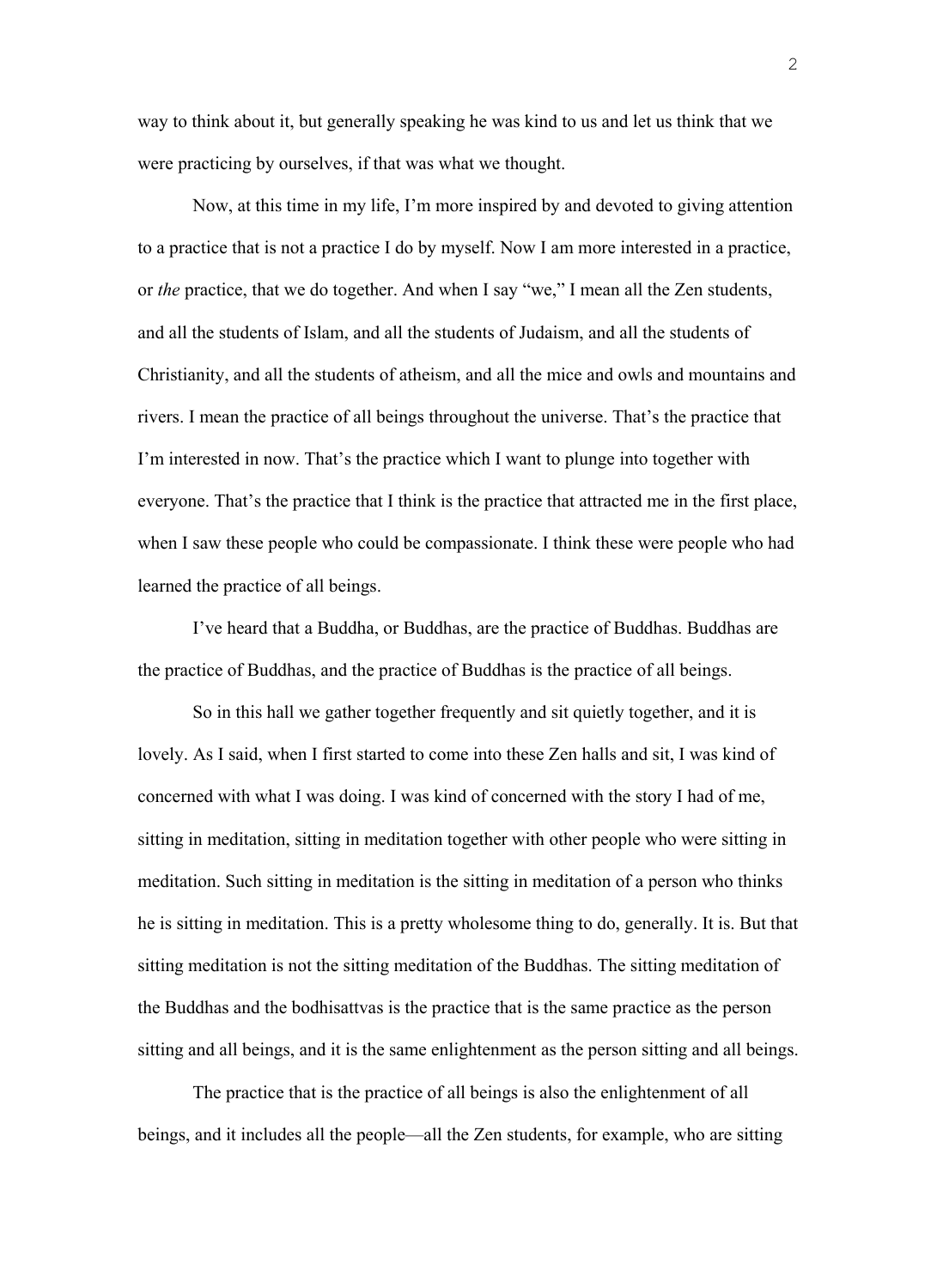thinking that they are doing Zen meditation by themselves, or that they are trying but not being successful. Even though they are thinking in terms of their own activity, their practice is completely included in the practice of the Buddha. They are not the slightest bit disparaged or excluded.

However, because they think of their practice in limited terms, they are relatively closed to the practice that includes them completely and that is a practice which they are welcome to enter. That is a practice that is already surrounding us and totally supporting us right now, but we may be relatively closed to it if we think of ourselves as practicing separately from anybody.

Again, many Zen students sit next to other Zen students in Zen meditation halls and think of their practice as separate from the person sitting right next to them. So they think of their practice as practicing with a group of Zen students. Many of them think of it that way, just as most people go to the grocery store and think of themselves as shopping in the grocery store with the other shoppers. Do you know what I mean? Do you sometimes go to the marketplace and think, Okay, I'm shopping. I'm in the marketplace with the other shoppers. I'm practicing with a group of shoppers. That's familiar, the practice of me shopping and all the other shoppers. People who think like that are completely included in the practice of all the shoppers. It's not the practice *with* the group. It's the practice *of* the group.

So when you come into the meditation hall, you can practice with the other people or you can enter the practice of all the people. The practice of all of us is the practice of the Buddha. It completely includes the people who think I have my practice and you have your practice and we practice together but my practice is not your practice.

And I am not saying that is not true. I am saying that that way of thinking is included in the practice that is the same practice for all of us.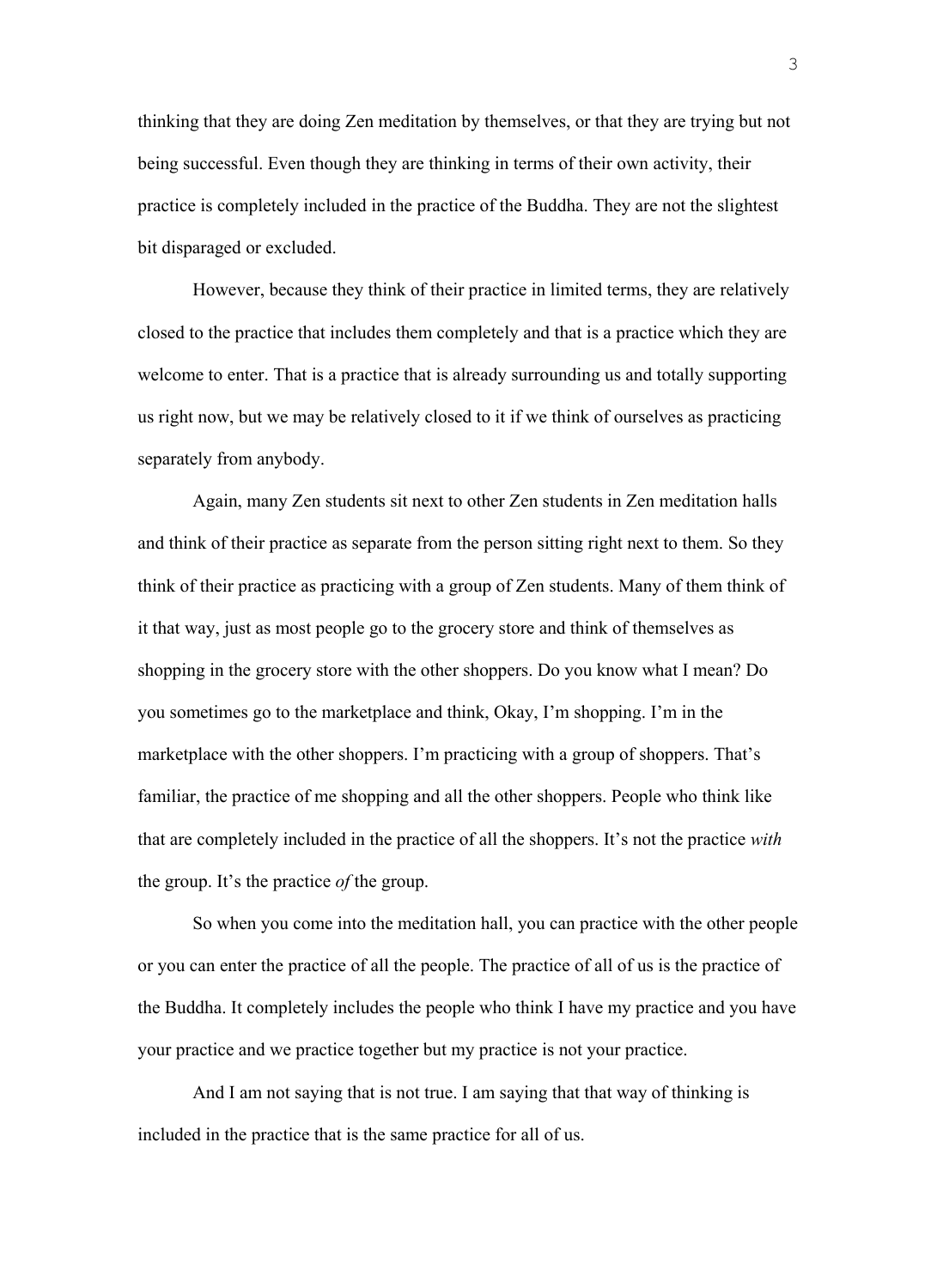When you are sitting, or walking, or standing, or lying down, the practice is to be wholehearted. To be wholehearted is another way to say this. I cannot be wholehearted by myself. If I think I can do something by myself and I believe that way of thinking, then I am not really being wholehearted.

If I think that way and open to that way of thinking and don't lean into that way of thinking or lean away from that way of thinking, then I also start to open to the practice that is the practice of all beings.

I might think I'm giving this talk by myself, for example. The practice of talking by itself is not the practice of all beings, but I might have the story that these words are coming from me, not from all of you. I could think that. Then if I relate to this activity, which is my activity, without leaning into believing that this story of it is really so, and without leaning away from it and rejecting it, and if I'm really gentle with it and honest about it and peaceful with it and open about it, then I also start to open to the practice that I'm doing that is the same practice as all of you.

There is a way of opening to the practice of Buddha. The practice of Buddha is the practice right now, which is the same practice of all beings. Now, how can we open to it?

One way to start is by being honest and saying: Okay, I don't understand that. I think in terms of what I do separate from other beings. I'm honest about that and I'm open to that. I'm open to thinking of my life in terms of my action, which is not other people's action. I'm open to that way of thinking and also a little bit open to what this teacher is talking about. I'm a little bit open to the idea that there is a practice that is the same practice and the same enlightenment for all beings. I'm kind of open to that, too. I'm not really leaning into that, though, and believing it, or seeing that it really is true. I'm just opening to it.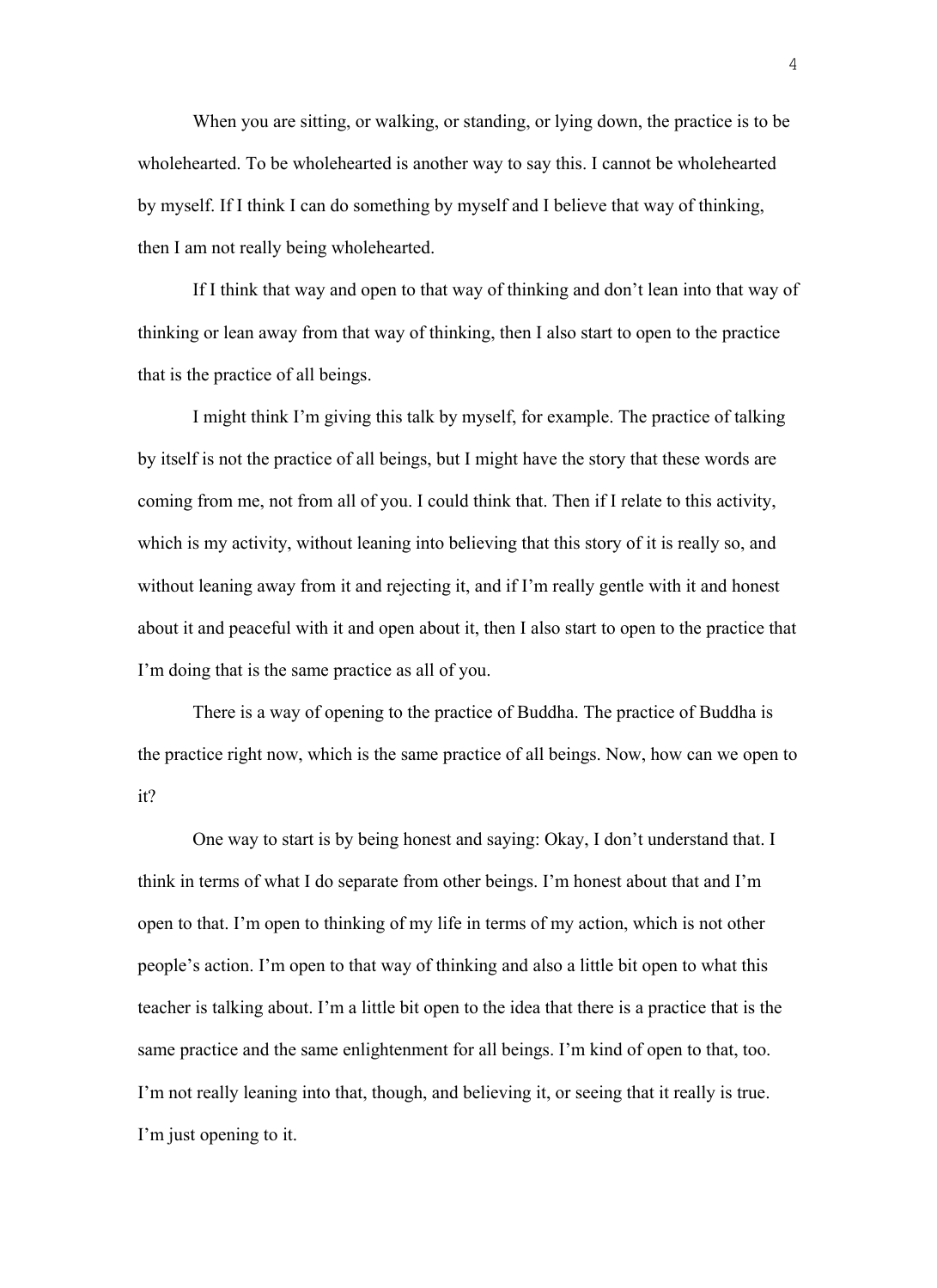There is a way in which this practice which is the practice of all beings and the enlightenment of all beings is similar to the story that I practice by myself with a little bit of support or no support from you. It's similar in the way of relating to it. In both cases, I should be open to these two different versions of practice. If I wish to realize the practice of all beings and the enlightenment of all beings, then it is appropriate to treat that story the same way I treat the story of the practice of one being and the practice of other beings. Both stories should be related to in the same way if I wish to open to the Buddhist practice. In other words, I should not really lean into either one of them.

Leaning into either one of them puts me, or puts the leaner, back into the story of practicing by herself. Disbelieving either one of them puts me back into the story of practicing by myself. Being rough and cruel to either one of them will put me back into the practice of being by myself. Being dishonest about either one of them or anything about myself puts me back into the limited practice of me by myself.

On the other hand, treating both stories the same opens to both of them. An opening to the story of me practicing by myself, being really tender with the story of me practicing Zen by myself, being really peaceful with the story of me practicing by myself and being honest about it, opens onto the realization of the practice that we are all doing, together.

Being honest that I think that actually my activity is separate from yours, if I do think that, that my life is separate from yours, if I honestly admit that and am tender with that and don't believe that or reject that or avoid that and am peaceful with that, I will see—we will see, we will realize that we are not practicing separately. We will meet the Buddha. We will meet the Buddha, we will meet, we will see, face-to-face, the Buddha.

And what is the Buddha? The Buddha is the practice of Buddha. We will meet the practice of all beings. We will see that we are practicing together with all Republicans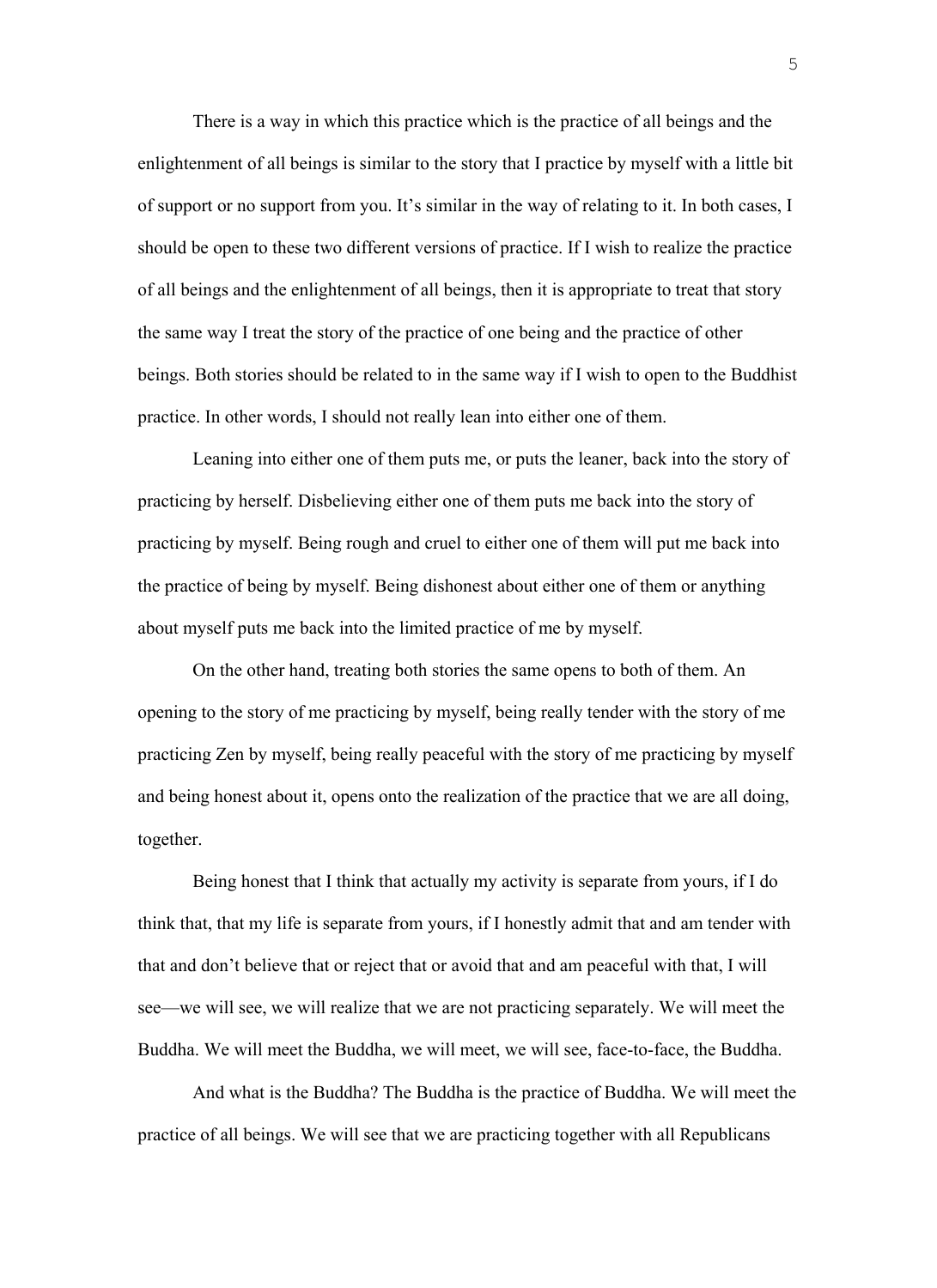and all Democrats. We will see that. If we care for the story that we are not practicing together with George Bush or that we are not practicing together with Hillary Clinton, or that we are practicing together with Hillary Clinton but not with George Bush, or we are practicing together with George Bush but not with whoever, we will see—by being gentle and honest about our story that we are not practicing with someone—we will see that we *are* practicing with that someone. We will realize that everyone, all beings, human and nonhuman, all beings, are our close friends. We are supporting them. They are like our dear children, and we are like their dear children. We will see this realm.

This is the realm of Buddha's enlightenment. In this realm, all beings are working together harmoniously. It is a realm of existence called the Buddha Way. But we need to be wholehearted with our limited view in which we do not see that everybody is our life. We need to be wholehearted with that. We need to be very tender with the view that not everyone is our close friend. In this realm, nobody really is our best friend. We don't have best friends in the Buddha practice. We just have unlimited close friends. Each one is different, but all are part of the undifferentiated same practice and same enlightenment.

We open to our strengths, and we also open to our weaknesses. We open to our helplessness. Through opening to my helplessness, I open to other people's strengths. By closing to my helplessness, I close to other people's strengths. By closing to my weakness and my helplessness, I close to Buddha's strength, to the inconceivably wonderful strength of Buddha, even though it is extremely powerful, the strength of Buddha, which is the strength of the practice of all of us.

It is not the strength of just one man who lived in India or some Zen masters who lived in China. It is not just their strength. Their strength is the strength of all of us practicing together. That is the tremendously powerful, curative force in this universe.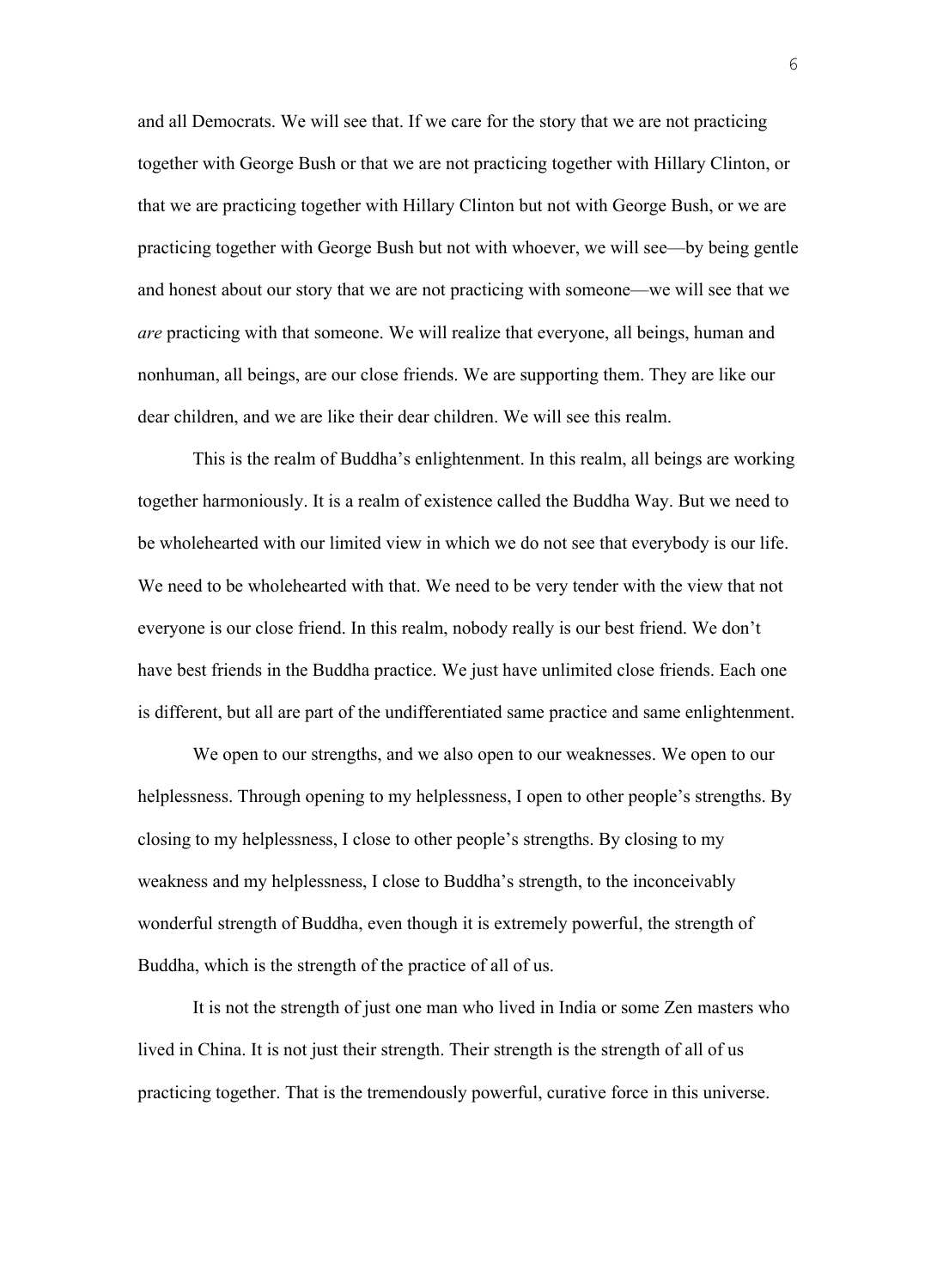If I close to my own strength, or to my own weakness, if I close to my helplessness, I close to this beneficence.

If I'm closed to my weakness and I'm closed to my helplessness but I'm not closed to my strength, then I could work with not being closed to my strength. Not being closed to my strength does not mean holding on to my strength. If I see some strength in myself and I hold on to it, I'm not being tender with it. I'm not being upright with it. I'm leaning into it. I'm not being harmonious with it, and I'm not being honest about it. So then I would be looking at my strength and I would be closed to it. Closed to my own strength, I may also be closed to my own weakness. But if I open to my strength, that means I won't grasp my strength. When I don't grasp my strength and don't lean into my strength and am tender with my strength, my strength can change and go away. Then my weakness can appear and I can practice openness with my weakness, and then if I'm open with my weakness, I can open again to my strength. If I can open to my strength and weakness, I can open to your strength and weakness. And if I open to your strength and my weakness, I open to how your weakness is supporting me and your strength is supporting me, and vice versa, and I start to open to the practice of the Buddha.

This is called wholeheartedness. And I can't be wholehearted without your assistance. With your assistance, I will be wholehearted. With your assistance, I am wholehearted. I am already wholehearted. You are already wholehearted. But if we don't practice being wholehearted, then we don't realize it.

In wholeheartedness, I am not trying to get something for myself. I am not trying to gain something from practice. In wholeheartedness, I just want to give. But also in wholeheartedness, I just want to receive. So I am just giving and receiving. I am not gaining anything.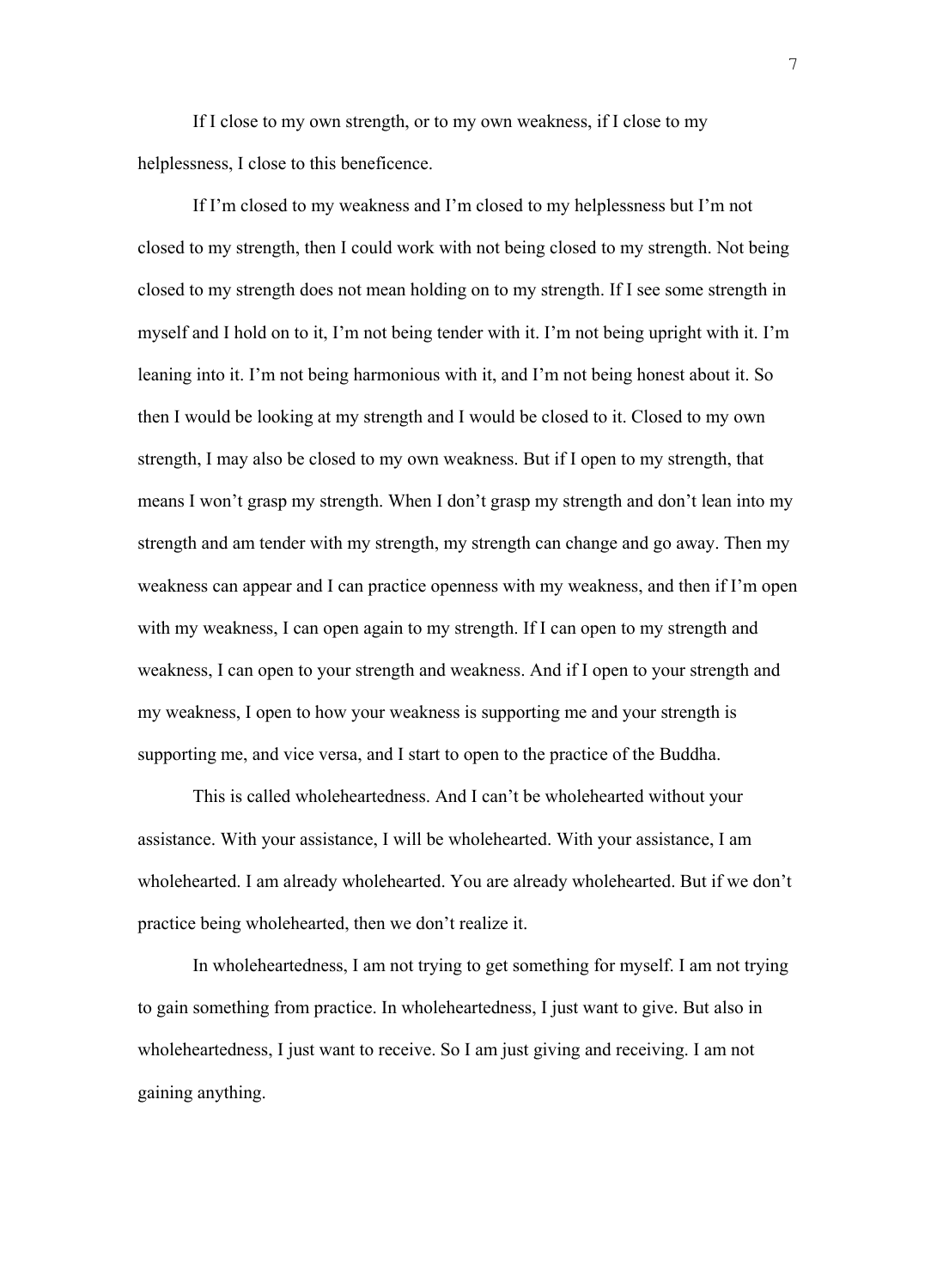I am not doing anything by myself in wholeheartedness, and I need to practice being wholehearted. I can't practice by myself, so I need to invite you to help me, to please help me, to be wholehearted. You are helping me to be wholehearted already, but in order for me to realize that, I have to invite you. I have to practice with you to realize that I'm practicing with you. There needs to be the practice in order to realize practice.

I heard a story about the prophet Mohammed. A woman came to him and said that her son was overindulging in figs. Maybe figs were expensive then, because he was bankrupting his family by eating so many figs. The woman said, "He's eating so many figs, I'm practically starving. Would you please talk to him?" And the Prophet said, "Yes. I'll talk to him in five weeks."

Five weeks later he invited the young man to come, and according to the story, he spoke to this young man very tenderly, and said, "You're such a fine young man. I hope you know that your fig practice is really hard on your mother. It would be really good, I think, if you didn't spend so much of your money on figs, so that your mother could have not such a hard time." And I think the young man received these instructions from the Prophet happily and was transformed in a beneficial way through the interaction.

Then after the boy left, some of the Prophet's students said, "Teacher, how come you waited five weeks before you talked to him?" And he said, "Well, actually, I love figs, too. Before I talked to him, I had to look at myself, and my own weakness for figs. I had to get into my weakness for figs, and for five weeks I opened to my weakness to figs so that when I met him, when he came to another person who has a weakness for figs, I was one who knew my own weakness for figs. I was open to my own weakness for figs so I was open to his weakness for figs. I could ask myself, and him too, to cool it on the figs."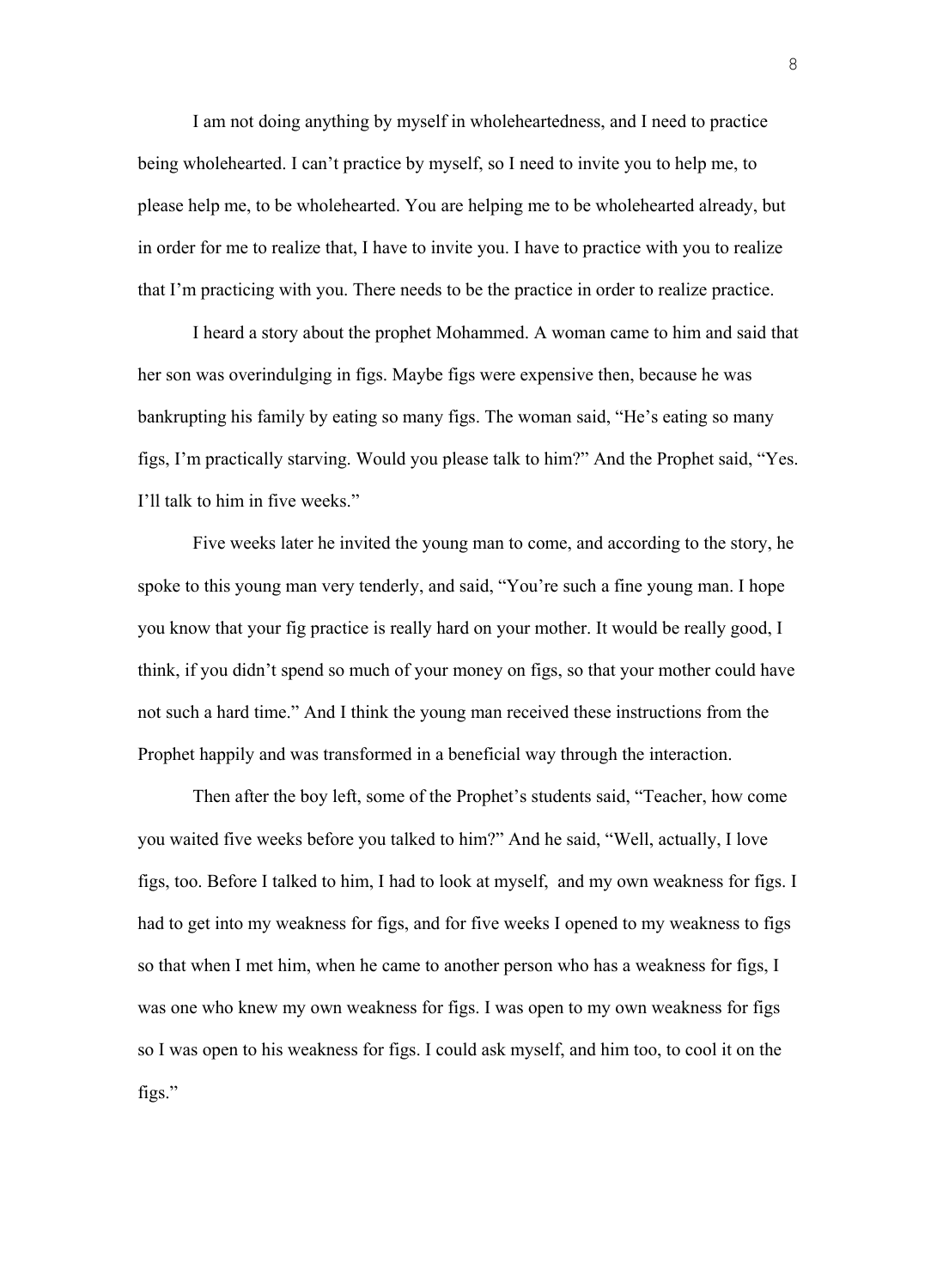Through my weakness, if I am willing to accept my weakness, I can see how great you are. You actually eat fewer figs than I do. But if I don't look at my own weakness, I think, boy, you've got lots of problems. You've got a lot of work to do on yourself. And I can tell you where to go.

For example, there's George Bush. I don't know if this is true, but I heard that he had something to do with giving the Dalai Lama a Congressional Medal of Honor.

Now, I don't know. When I hear about George Bush giving the Dalai Lama a Congressional Medal of Honor, it helps me feel kind of tender, and in my tenderness, I can open to some good qualities in George Bush. In my tenderness, I can open to my own feeling of what a terrible person I could be if I were in the office.

So it's nice that that this happened.

And when the Dalai Lama received the Medal of Honor, he said, "George Bush is my friend." I heard that the Dalai Lama said that, which is not that surprising to me. What would be surprising to me is if some people I know would say that.

But Buddha has no problem saying, "George Bush is my friend," because Buddha would have no problem saying, "My practice is the same practice as George Bush's practice. George Bush's practice is not some practice separate from mine. I'm doing the same practice and the same enlightenment as George Bush, and he has a practice which is the same practice as me and you."

That's the Buddha. So everyone is Buddha's friend. Everyone is Buddha's good friend.

But the hard part is to meet everything wholeheartedly and actually to realize that.

I said it's hard, but it's not really hard, because meeting everything wholeheartedly means meeting every person, every event, every feeling, every emotion, every thought, every experience—meeting every experience together with all beings,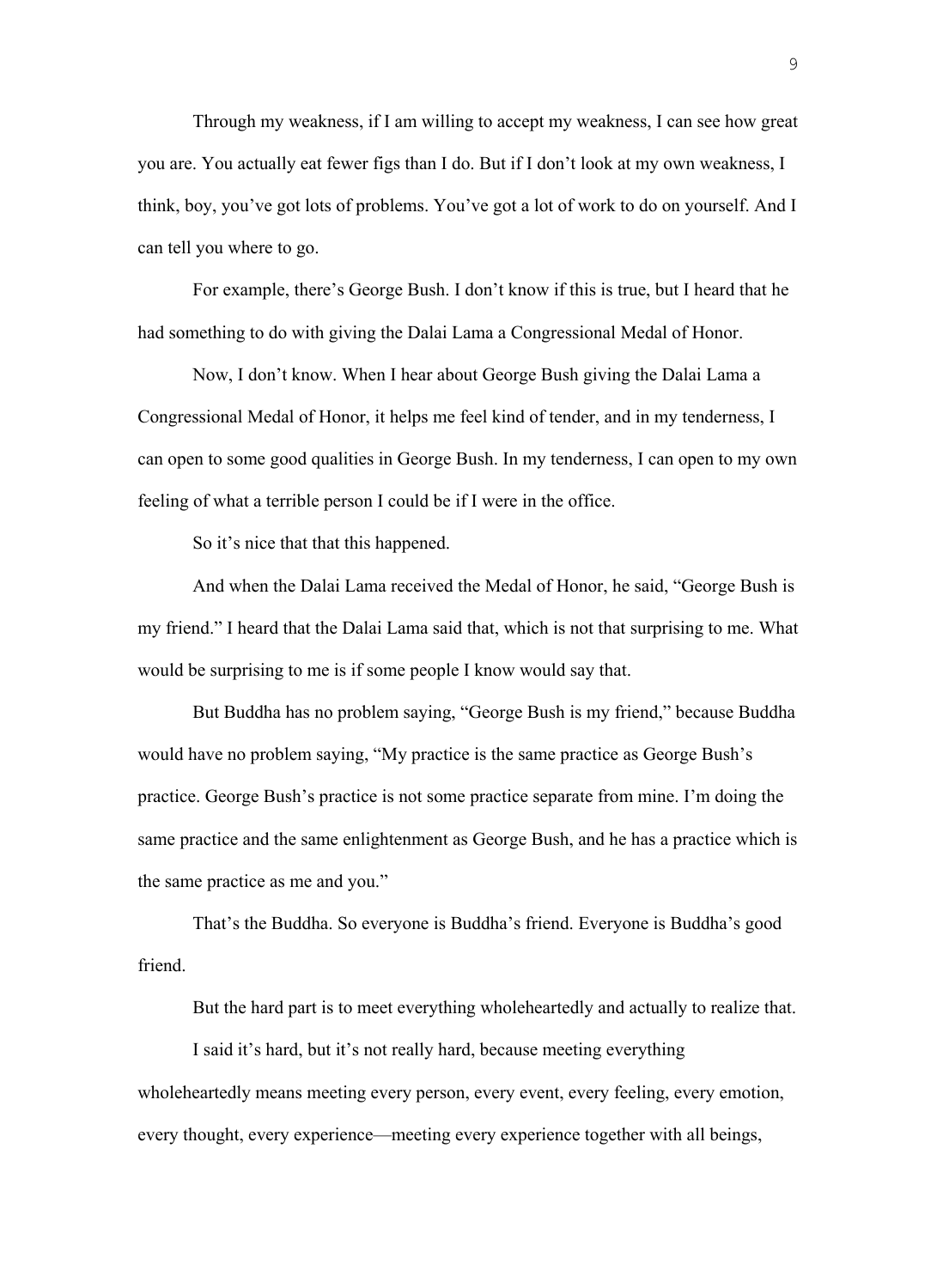receiving all beings' support to meet each being. It means: don't meet anybody without all the Buddhas with you. And you don't, actually, meet anybody without all the Buddhas with you. All the Buddhas are with you all day long.

That's the message from the Buddhas. They say, "We're with you. And not only we are with you, but all the angels are with you, and all the saints." All the Christian saints and the Buddhist saints and the Sufi saints and the Jewish saints, all the saints, all Hindu saints, all the saints, all the Bodhisattvas, all the Buddhas are with us every moment. That's what I've heard from the saints, from the angels, from the Buddhas, from the Bodhisattvas. They say they're all with us. They don't say, "Get those Buddhists out of here." The Sufis don't say, Rumi doesn't say, "Get the bodhisattvas out of here." The bodhisattvas don't say, "Get Rumi out of here. Get Saint Francis out of here."

They don't say that.

The saints are friends with each other, and the bodhisattvas are friends with the saints. Even within Buddhism, we have saints and Bodhisattvas, and they are friends, good friends, close friends. And they are gentle and they are upright. They are balanced. They practice being balanced and upright with everything. They did that long enough that they are open to seeing this realm where everybody is friends, where George Bush and the Dalai Lama are friends. And Hillary Clinton, too.

I heard that Hillary Clinton laughed, and then people started to take pictures of her laughter and people started to attack her for laughing. They brought in laugh experts, and asked them, "What does her laugh mean?" And some of the laugh experts said, "Her laugh is the evil laugh. It's a witch cackle." A Republian leader was interviewed about it, and when they asked him about Hillary's laugh, he said, "I find it very attractive." So he got busted for that and he said, "No, I'd like to retract that statement."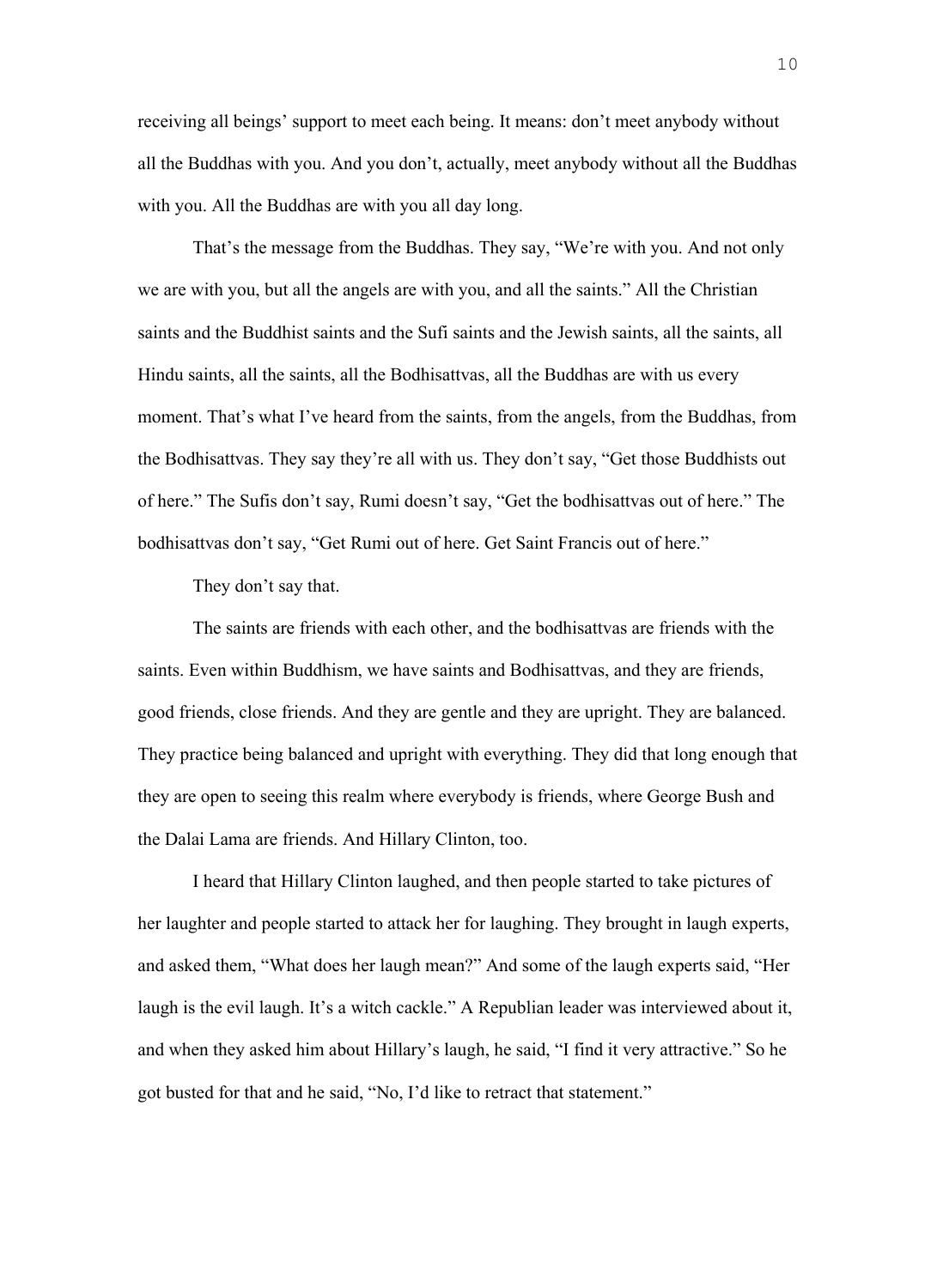So I don't know. I really don't. But it seems to me that it's really good that Hillary Clinton laughs. I like it that she laughs like that. It isn't somebody else's idea of what a laugh is supposed to be. I would really like all of us to be able to laugh our own true laugh. That's, in fact, really Zen—not sternness, but, you know, weird old guys rolling in the grass laughing. That is what attracted me. No matter what. Maybe they are being kicked in the ribs. Being free to laugh and have it not be a politically correct laugh. Laugh, you know, you're a human being.

But if you laugh, you may get attacked for laughing. That probably will happen. Not every time but most of the time. That's part of the deal.

So again, we have a practice for that. It's called being open to being kicked in the ribs when you're laughing. Open to it. Be upright with it. Don't lean into believing the story "I'm being kicked in the ribs for laughing." Don't lean away from it: "I'm not being kicked in the ribs. This is not happening." Don't try to avoid it. Don't try to control it. Give all that up. Be tender with whatever the story is, and then you'll probably laugh some more, and another story will come. Be tender with it. Be honest with it: "That's my story. People don't like me to laugh, but even though they don't like me to laugh, I'm kind of a weak person, so I probably won't be able to stop myself from laughing more. I'll probably laugh some more because I'm kind of out of control. I'm kind of helplessly laughing. I'm helplessly crying. I'm helplessly, you know, etc. But everybody's helping me be open and thereby realize that everybody's helping me and I am helping everybody. And this is the practice of the Buddhas."

All right. I also saw that Hillary was wearing some moccasin shoes. They were like shoes that are made in my home state of Minnesota. They're made in Minnetonka, supposedly, like Indian slippers. People were taking pictures of her feet with the moccasins on and teasing her about that.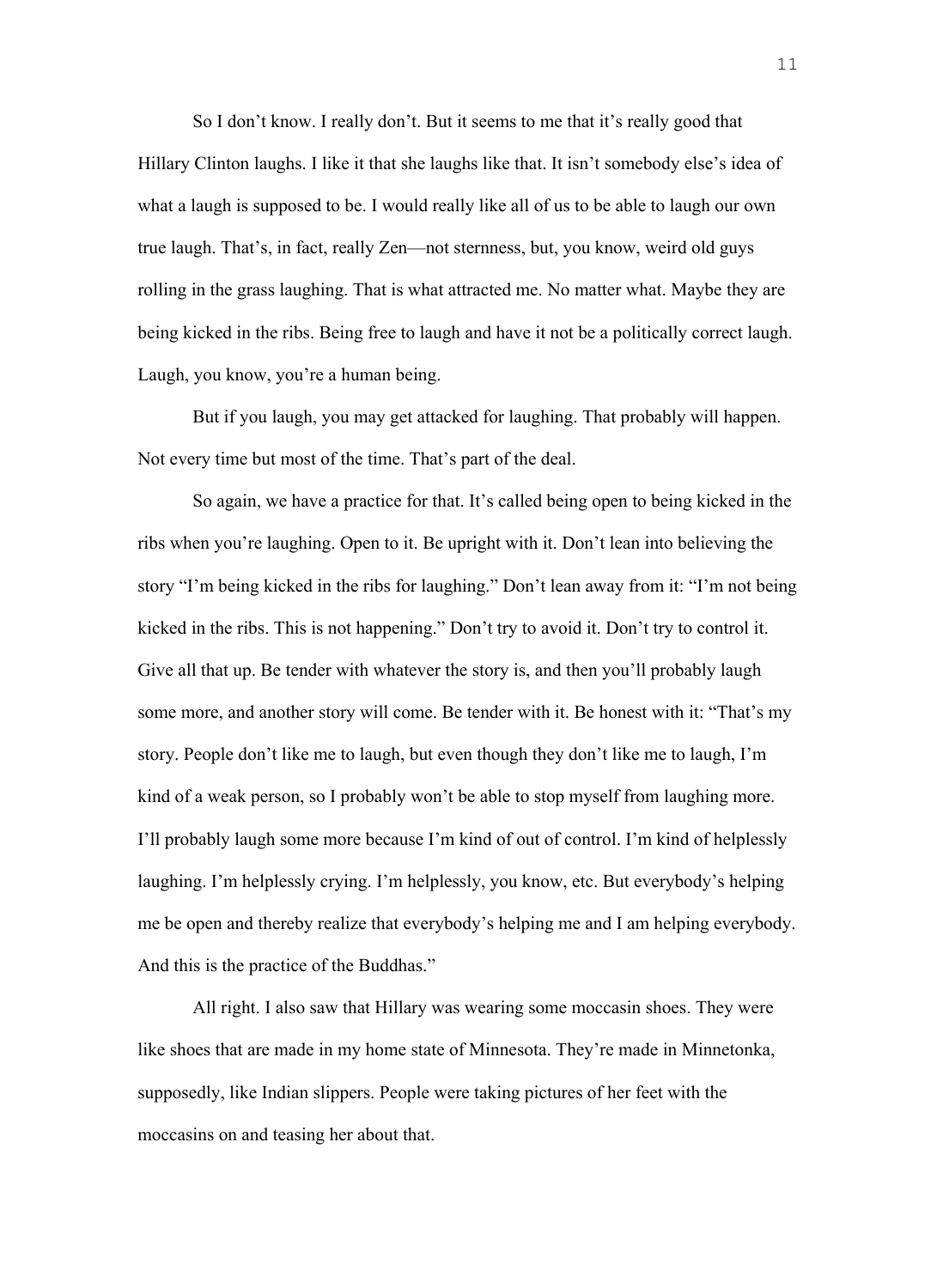They're trying to help her become a Buddha. Okay, Hillary, can you open to this? "We're going to tease you for your moccasins now. We're rooting for you." See if you can be gentle and upright, honest and peaceful with these people teasing you about your shoes.

I think it would just be great if the President of the United States could go to Congress with Birkenstocks on, or barefoot.

Did Jesus walk barefoot sometimes? Anyway, apparently he needed his feet washed, right? There was a foot washing practice with him. And the Buddha also, when he came back from begging, his feet got washed.

So I think if it's more comfortable that way, it would be nice if the President could go barefoot, if she wanted to, feeling the support of all of us to go barefoot and laugh in various ways.

A Buddha's practice, Bodhisattva's practice, all beings' practice—Buddha's enlightenment, Bodhisattva's enlightenment, all beings' enlightenment—my body, other bodies, not two. Please allow yourself to be cared for by the whole universe. Please care for the whole universe. Plunge into the great vow of wholeheartedness together with all beings.

## **Q&A**

Is there anything you'd like to discuss?

**Karen:** I'm trying to feel my way into how to be wholehearted with my halfheartedness when I don't actually like it.

The first thing that comes to mind is the question how to be upright with my own halfheartedness. Upright doesn't mean you like it and it doesn't mean you don't like it.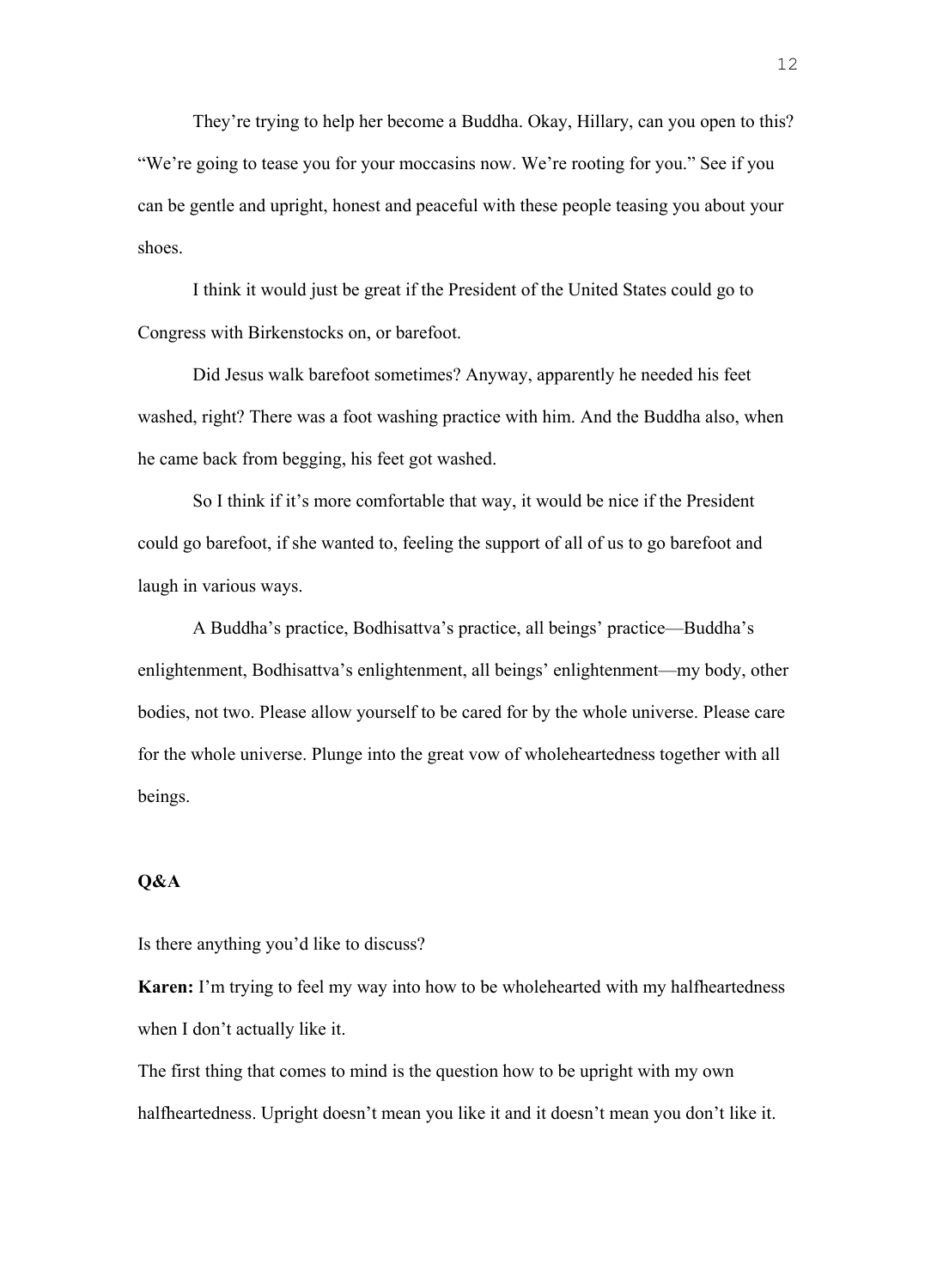You've got halfheartedness, but you've also got not liking halfheartedness. So how are you with not liking halfhearted? When you are upright with not liking halfheartedness, you don't like liking and you don't dislike not liking.

Let's say we have a child, or a grandchild, and the grandchild is Halfhearted. We have another grandchild which is Don't Like Halfhearted. We have two grandchildren, two difficult grandchildren, a halfhearted grandchild and a not-liking-halfheartedness grandchild. One is named Halfheartedness and the other is named I Don't Like My Sibling.

As a grandparent you love them both, right? Loving them is not liking them and disliking them. It's loving them. It's being devoted to them. It's not believing their story. You have a child who says, I'm halfhearted. But the child is not really halfhearted. That's just her story. You're not really halfhearted. You're not. Don't worry. You're not. But you have that story. And if you and I are upright with the story of your halfheartedness, we'll both realize, together, that you were always wholehearted when you were whatever, say, pouting.

So that's the first thing. That's the upright part.

Then also be tender. Be tender with the halfheartedness, and be tender with I don't like halfheartedness. Be tender with that angry one and that kind of limp grandchild, a limp grandchild and a petulant grandchild. Be tender with both. And, of course, they'll become more halfhearted and more petulant to see if that's real tenderness or a manipulative tenderness, right?

And you keep practicing tender, and keep practicing. Don't kill either one of them. Don't try to control them. Give up trying to control. But be honest. Give them the gifts of "It's painful for me to see you, your halfheartedness. It's painful for me to see you believe you're halfhearted."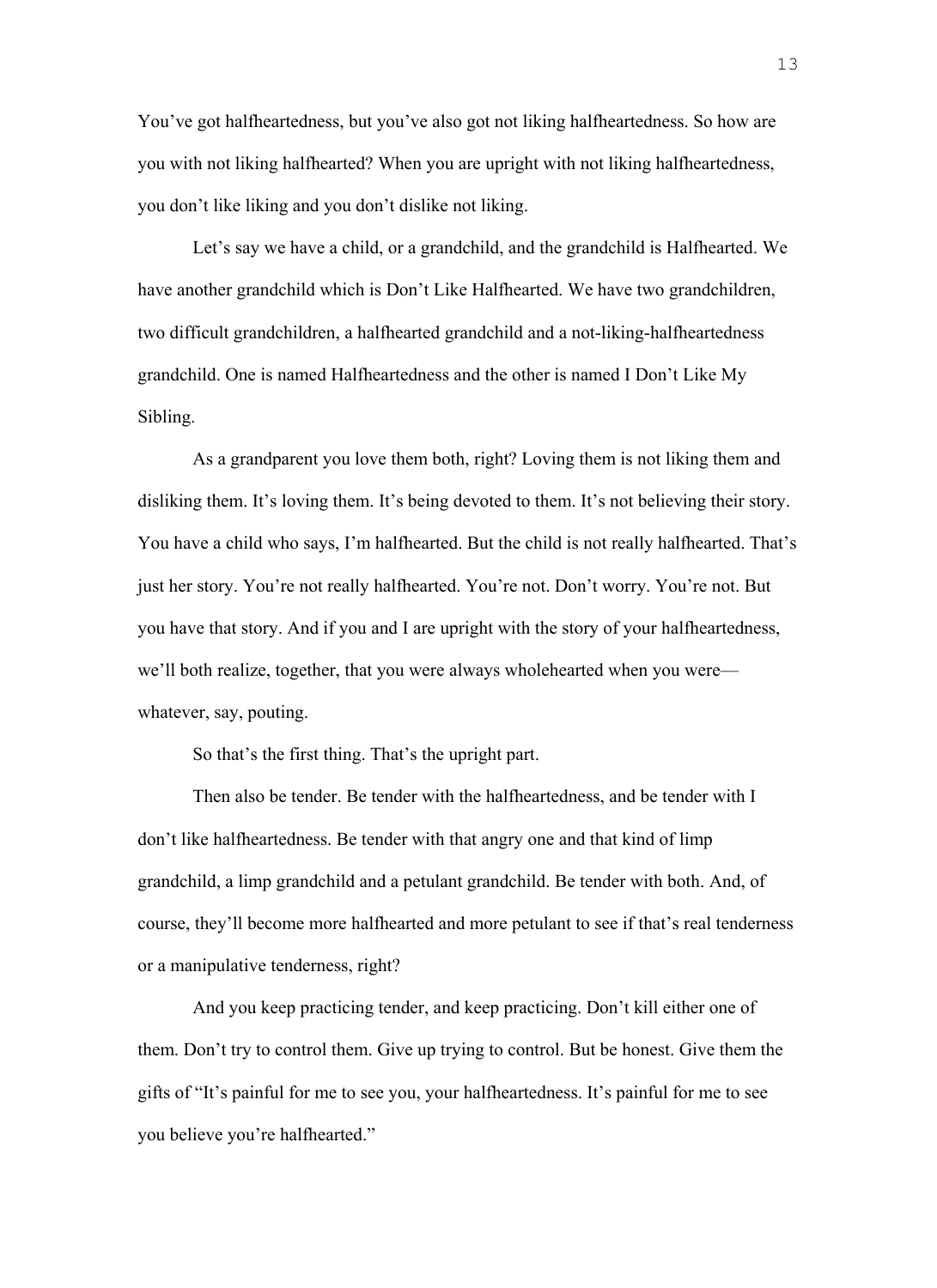You might have a grandchild, and you look at the grandchild and you think what a beautiful person, what a beautiful being, and that being might think, I'm so ugly.

I have a relative, a young relative, who used to think she was ugly. She was totally beautiful, but I didn't argue with her. It was painful to see her believe this story. And it was pretty easy to see that the story was a coping mechanism on her part.

So be peaceful and harmonious, but also try to open to this halfheartedness, really open to it. And if you can't be open and gentle with the halfheartedness, then practice confession: I'm not open with my halfheartedness. I'm not tender with my halfheartedness. I'm not gentle with my halfheartedness. Confess halfheartedness and confess not practicing being upright with it. All that you can confess, and then ask yourself how do you feel about that, and about confessing that? In this process you will find your way. In the practice of confessing your lack of wholeheartedness, you will find wholeheartedness in that practice.

**Gina:** I have a question about giving unsolicited grandmotherly advice. My stepdaughter is married to a lovely man and I want to give her helpful advice, but the minute you say helpful, when you're a mother-in-law, you immediately show that it's a very dangerous position, right?

And you want to give her some advice which you think might be helpful. That seems fine. People ask me that kind of question: I have some advice to give to someone. What should I do? I generally suggest asking the other person if she would like something from you. Is your advice a gift? Ask if she would like to receive it. And, also, look into your own heart to see is this really a gift? In other words, if she stomps on it and throws it in the garbage, is that fine with me? Yes? Well, maybe it is a gift. Then you can say, "I have a gift for you."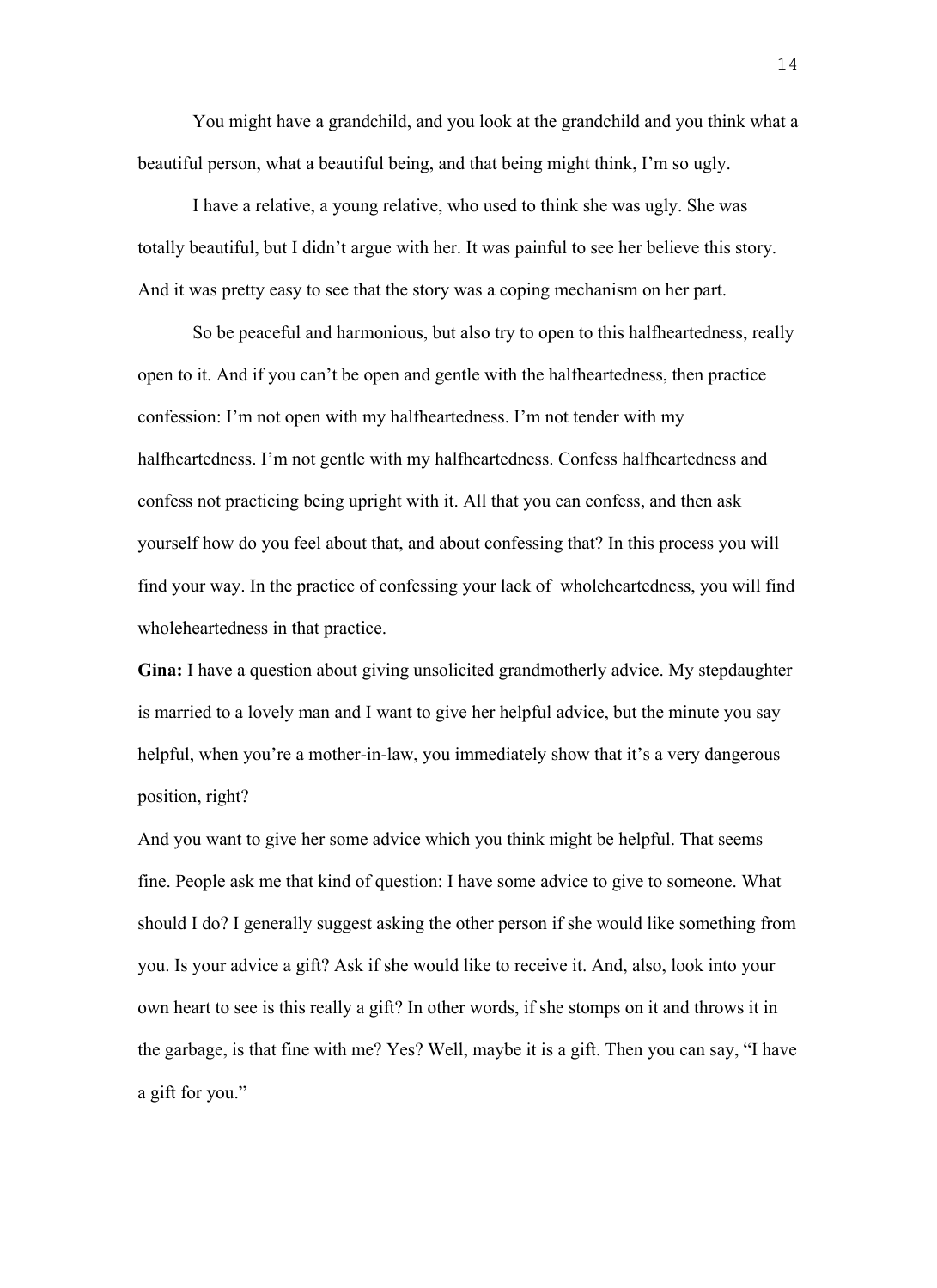Do you expect her to receive it when you offer? If you expect, don't give it, but say, "I'm going to offer it," and if she doesn't want it, I'll still offer it.

Say, "I have something for you. Would you like me to give it to you?" And she might say, "No. No, thank you."

**Gina:** And then that will break my heart.

Yes, probably. So then she gives you that gift. And this is good. Because your heart is forced to be broken, and so then she gives you the gift of a broken heart, which helps you to realize your heart was already broken. Every moment the heart breaks and it comes back together so it can be broken again. The heart bleeds, right? It's a bleeding muscle.

I just went to visit my grandson recently in Los Angeles. We got up early in the morning, and he was eating his bagel for breakfast, and I went over to where he was eating and I said, "Hi." He said, "Hi." And I sat down across from him and looked at him, you know, adoringly. And he kind of frowned, to have this guy, his adoring grandfather, looking at him like that. And then he said, quite civilly, "Would you please stop staring at me?"

I said, "Okay." So then I started looking other places, and I walked away and sat sort of near him but not staring at him. And little by little he had something to say to me. He wanted to ask me something about his cousin, so he said, "Do you think Gabe has difficulty accepting instruction?" I think he was referring to his own instruction to Gabe, because he's seven and his cousin is younger, and he likes to instruct him, but his cousin does not necessarily see him as his teacher.

So this "Would you please stop staring at me?" was a gift to me, which was, you know, a little bit difficult. "Your devotion is annoying, Slave. Get out of here."

"Okay. Thank you."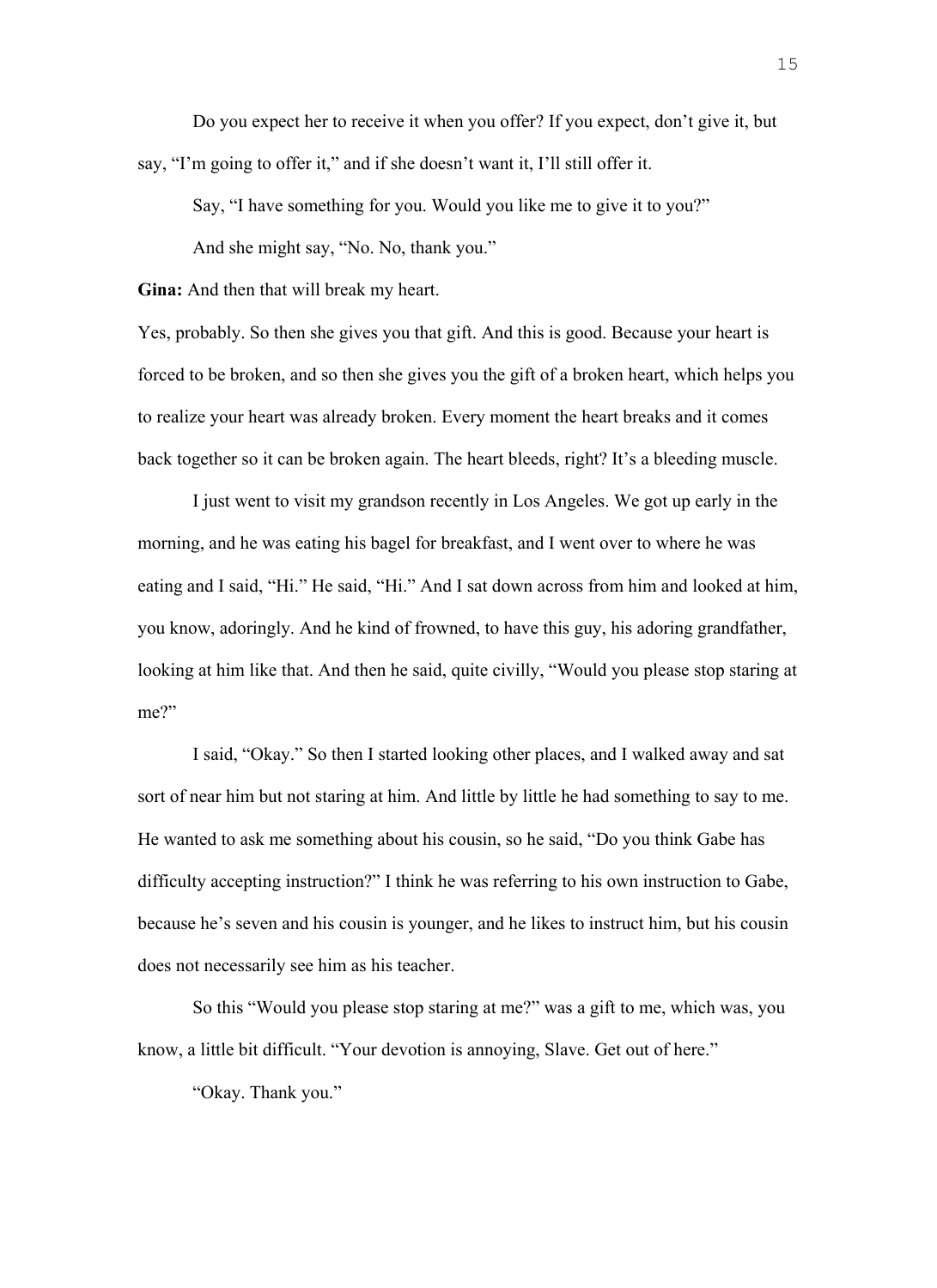It broke my heart a little bit, but you know, I'm available for that, and when he wants me, I'm there. I have gifts to give him, and when I give them, I try to give them with no expectation. If I happen to slip into any expectation, that makes it not a gift. And he usually will catch me on that. So it's quite educational.

**Hestea:** If someone says something to me that I don't like, how do I wholeheartedly express myself without creating conflict?

For example, when my grandson says to me, "Please stop staring at me," if I don't like it, I would say that I'm off balance. I'm an off-balance grandfather if I don't like him saying, "Would you please stop staring at me." If I recognize that I don't like it, I realize I'm off balance, and I see I have some work to do here to get balanced.

When he says, "Please stop staring at me," the story might be that means he's not appreciating me, he doesn't like me, he's afraid of me, he can't stand the intensity of my love. There can be lots of stories about this, right? But there can also be not leaning into any of these stories. This person is hurting you or being cruel to you, doing something you don't like or says something you don't like. The person does say something. And you have a story about what that means. If you lean into the story, you're vulnerable to liking it or disliking it.

When my grandson says, "Please stop staring at me," I have story. If I lean into that story, I'll like it or dislike it. If I notice I like it, I probably leaned. If I notice I dislike it, I probably leaned. So then I have to go back upright. Now I'm upright with him saying something that I had a story about, which I leaned into and now I'm not leaning into it, and then the dislike drops away. I just have this story, which is not really what's going on. It's just my mind coping with whatever it is in its usual way of making a story about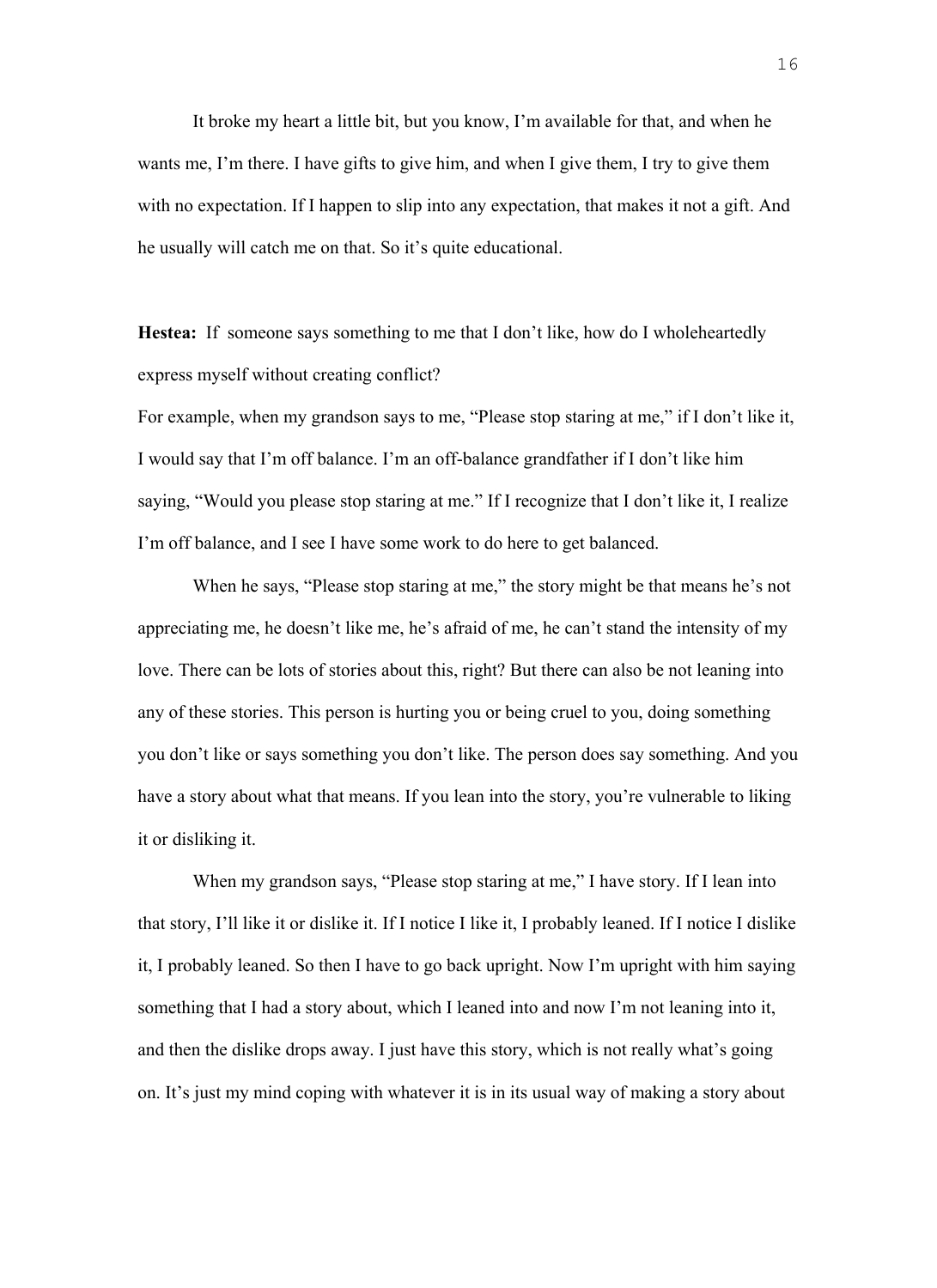my relationship with this person. So now I'm balanced again. Now we can start over for the next experience.

You also need to be tender with it. Be tender with your anger. Be tender with your off-balanceness. Then you can also be tender with this person you are seeing through your story. You are still tender toward the story and you are tender toward the person, and if you are tender toward your story, you won't fall into the story so easily.

It is possible to be balanced and not tender, but to be both tender and balanced with everything that anybody says to you is the goal. If we can be that way with what people say to us, then the curtain can open and we can see what actually is going on here, which is that we are helping each other. We are good friends, beyond our ideas of good and bad friends.

**Michelle**: When you say tenderness, the story I get in my mind is to give space to my story about what I'm doing. So my question is how do I give tenderness? Is there another way to give tenderness to my story, other than giving it space?

Yes. Sometimes you might want to touch your story a little bit, or you might want to get the other person to touch your story, if it's a story about somebody. You might invite them to give you feedback on your story. You might say, "I have this story about us."

Tenderness is not just openness. It is responsive, a way of responding, too. Another word for this teaching is gentleness, another is flexibility, another is softness. Being able to move with the story and turn with the story is part of what I mean by being tender, so the spaciousness is there in which you now have room to turn.

So here's my story, but I invite support to come and look at it from another direction, to walk around it, not to turn away from it and not to grab it, but to move with it, to try to be balanced with it and turn with it, to dance with it. In that, there's going to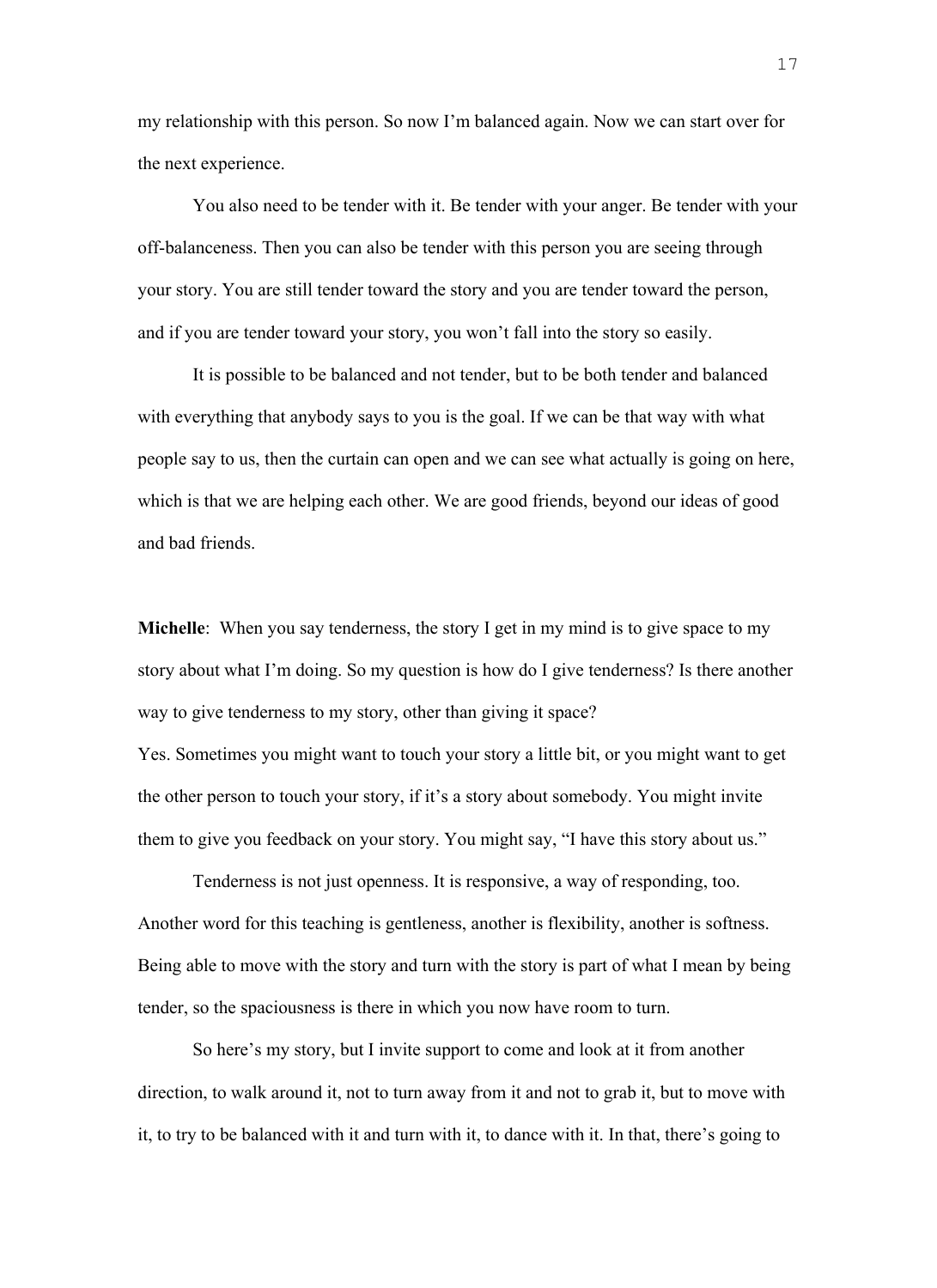be some potential touching, some contact. We're very sensitive creatures, and even our stories are sensitive creatures, and if I've got a story, I would just like to know how to be with it and interact with it now in a very tender way.

I know this could have an effect, and also if I touch you, it can have an effect on me.

So I might say, "May I touch you?" to my story or to someone I have a story about. "May I touch you?" And they might say, "Uh-huh." And I might not touch the person, but at least I got his permission to touch him. And I won't take that as a carte blanche. I'll check in later. Maybe yesterday the person said, "You can touch me," but that doesn't apply to today.

Sometimes people ask me, "Would you give me feedback if you see me doing whatever?" And I say, "Well, I'll try." But when it comes time and I have some feedback, I have to ask. "Before, you said you wanted some feedback. Do you want some feedback today?" And they might say, "No, I don't, actually. I'm not in the mood."

"Okay."

"But later I'd like some. Please give me some later." "Okay."

**Student:** Where does resolution come into the story we tell ourselves with tenderness? How does tenderness help the stories resolve? Or do they?

One way the stories can resolve is they can resolve into a "dew" and pop. Stories are basically cognitive enclosures that our mind makes around us. For example, right now I have a story of you and you have a story of me. And I have a story that I have a story of you and I have a story that you probably have a story of me. I don't know what your story is. You could tell me. But we do have stories about each other, and they're little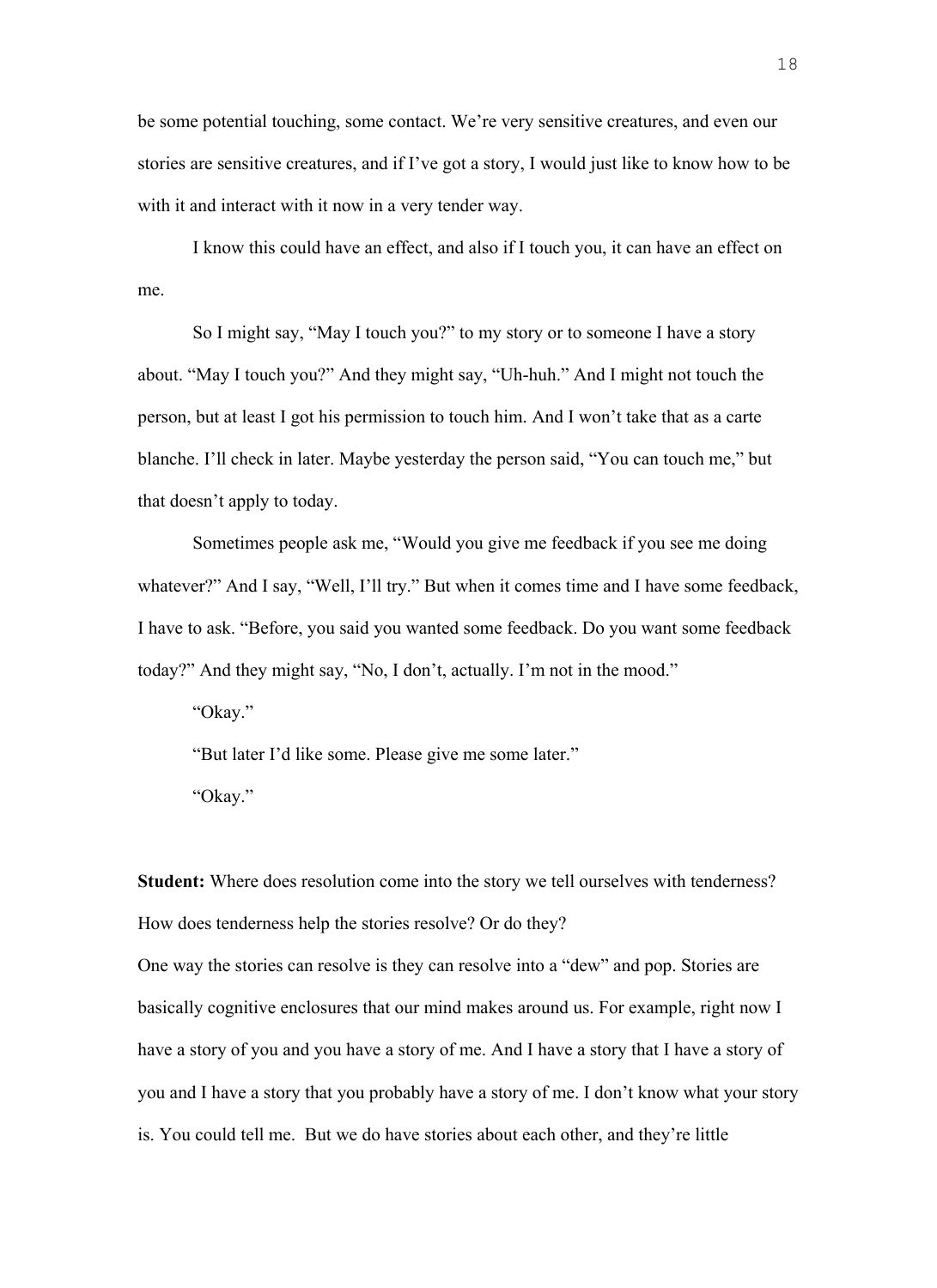enclosures our mind makes about us, about our relationship. If I care for my story of you, it will resolve itself into a dew. You know, it will melt away. And another may come, and if I care for that one tenderly, that one will melt away too. I will be able to see you and relate to you without the obscuration of my story about you.

I can still have my story about you, but I don't believe it, so it doesn't interfere with

us. I don't judge you on the basis of my story about you. That resolves my story, or my story resolves, by dissolving.

But the stories go on, and they have consequence, and the consequences generally are obscuring consequences, obstructing the realization of our close friendship. Our stories currently obstruct our vision of our true close relationship, and they have the consequence of further obstructions to the realization of our close friendship. But we do need to have stories. This is part of the challenge of our life. Our mind is creating things which obstruct our vision of truth. And if we care for the obstructions, they melt away. Part of caring for them is to admit them, to be honest. "I've got a story that you don't like me. I just want to tell you that and invite your feedback on that."

And you might say, "Yes, I agree. I don't like you."

But even so, by interacting with your story, my story still may drop away, even though you kind of agree with my words. And then I see, Oh, this is not true. You agree you don't like me, but you are actually my close friend anyway. And tomorrow you may like me, and you are still my close friend. You are always my close friend, and you go through various changes, but you are always my close friend. Now I can see that. In this way I open to our real relationship.

You look like you have a story that you're thinking about something now.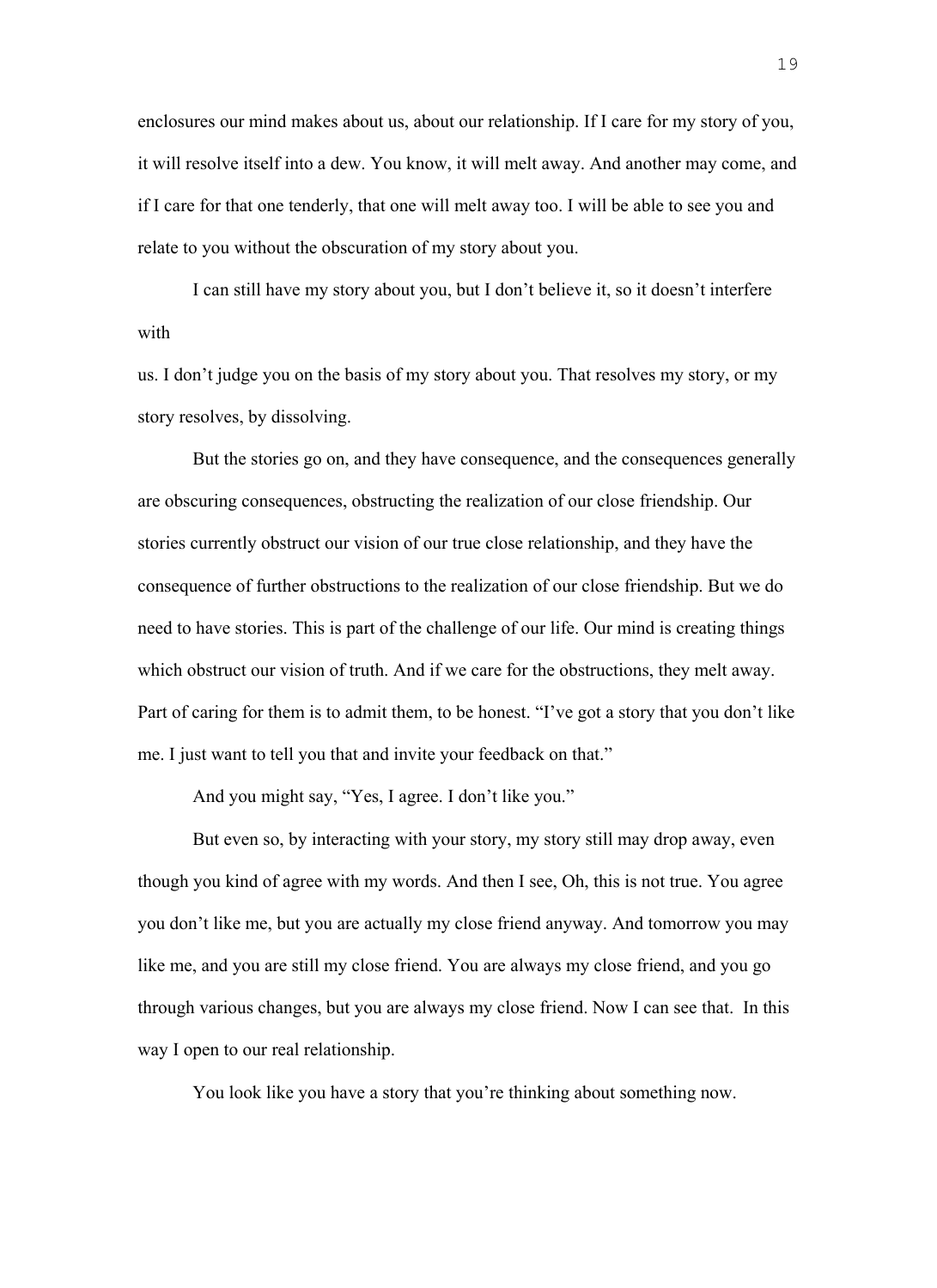**Student:** Just processing. As I deal with the stories, or a story, where I feel like I need to have resolution, what allowance is there to have expectation of an outcome? I recommend that you be gentle with that. Be gentle with the expectation of an outcome. By being gentle with it, you might be able to let go of it.

Having expectation of an outcome is not being upright. I have a story, and part of the story may be, or another story may be, that I have an expectation of an outcome related to this story. Stories that have expectations of an outcome are very dangerous stories. Like giving someone a gift with an expectation, it's not a gift. It's a very dangerous gift.

But I see: Oops, there it is. I'm honest. There's an expectation.

So watch out for that. And don't try to knock the expectation out of the field. Just be upright with it and be gentle with it.

Expectation is a very dangerous grandchild, very dangerous. But if you don't love it—in other words, if you like it or dislike it—you'll fall into it or fall away from it, and then it will start pushing you around.

So when expectation arises, you've got to be really vigilant and tender with it, because if you fight it, it will really get strong, turn into a big, powerful wrathful deity. "You think you can be rough with this expectation? Okay. Well, watch this."

"Nevermind, I'll take this expectation. That's okay. I'll take this one. Don't give me a bigger one."

Does that make sense?

**Janet:** In my experience, it seems like stories sometimes help me open to people and understand them more, be closer to them, rather than obscuring the connection. I know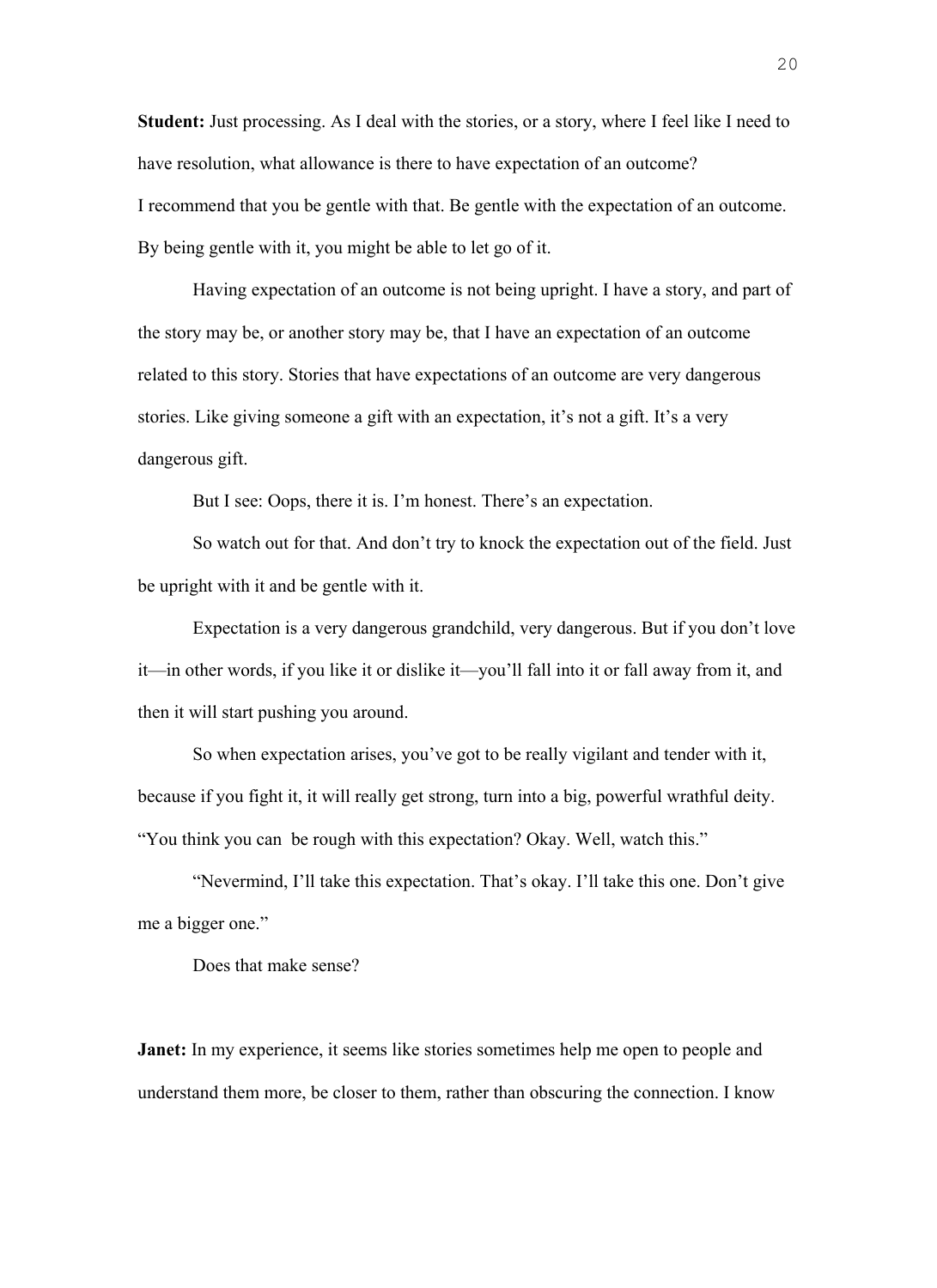we're talking about how stories can be a big problem, and I understand that, but sometimes the stories are really helpful.

Stories can be helpful, yes. For example, if you have a story that somebody is, say, not worthy of your kindness, and somebody tells you another, alternative story about that person, about all the kind things this person does for people, helping people this way and that way, you might change to that story, and given that story, you think, oh, now I feel more open to relate to that person. That new story seems to have made you open to the person a little bit, so that seems to be a helpful story.

Some stories are helpful and some stories are harmful in the short term. Some stories are skillful. In the dharma, we talk about skillful karma and unskillful karma; skillful action, unskillful action, which is skillful stories and unskillful stories. And they both have consequence. There are also stories that are hard to distinguish, where it is hard to see whether the stories are skillful or unskillful.

Skillful stories are generally stories that promote welfare for all beings and also stories which promote welfare for some beings. Skillful stories also promote the opportunity of being aware of the story and studying the story and being upright with the story and being tender with the story. Wholesome stories tend to go with caring for the stories in a way that the stories will open up and you'll meet the Buddha.

So there are wholesome stories and they can be helpful, and the ultimate way they are helpful is in helping us deal with false stories, including that one, such that the story drops away and we see: we dare to relate to each other without grasping the story, without leaning into the story.

Even the Buddha would have a story about you if she met you, but she wouldn't believe it. You could say, "Tell me the story you have about me," and the Buddha could tell you, but the Buddha would say, "But I don't believe that, you know."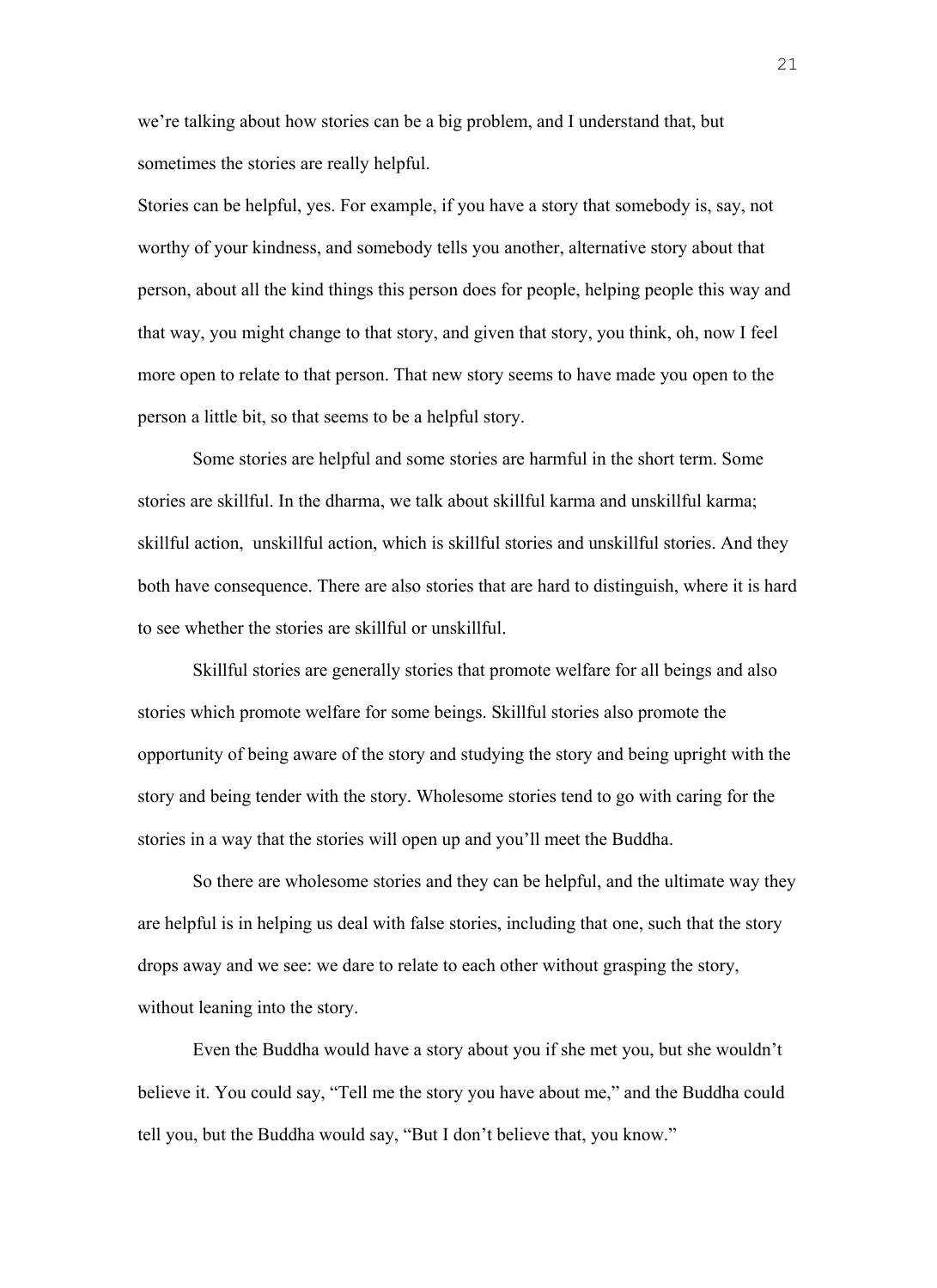And you would feel that. You would feel that the stories running through her mind were not obstructing her actual relationship with you.

**Janet:** But what is an actual relationship?

The actual relationship is inconceivable. No story that I have of you or that you have of me or that we have of our relationship, no story embraces, no story can reach our actual relationship, because our actual relationship includes everybody else, too. Everybody is supporting our

friendship, and our friendship supports everybody. I can say that, but no story can do that. My story of you is that you are a beautiful, wonderful person, but my story of you is not you.

I also have a story that this is Sunday, but my story that this is Sunday is not Sunday. Sunday is everything going on in the universe right now. My story of it being Sunday is just a little cognitive version of it. So it really is Sunday, but nobody's story of Sunday reaches Sunday. And yet Sunday includes everybody's stories of Sunday.

Our relationship is not what my mind makes of it, but my mind making something of it is part of our relationship. And everybody else's mind, in making whatever they are making, is part of our relationship, too. This way that we are working together is our actual relationship.

**Christina:** In thinking about stories and what you're talking about, I can kind of grasp it. It's difficult sometimes without—

You can kind of grasp it, even though you're instructed not to. I'm encouraging you not to, but I'm okay with you grasping it. It's all right. I hope I was tender in pointing that out.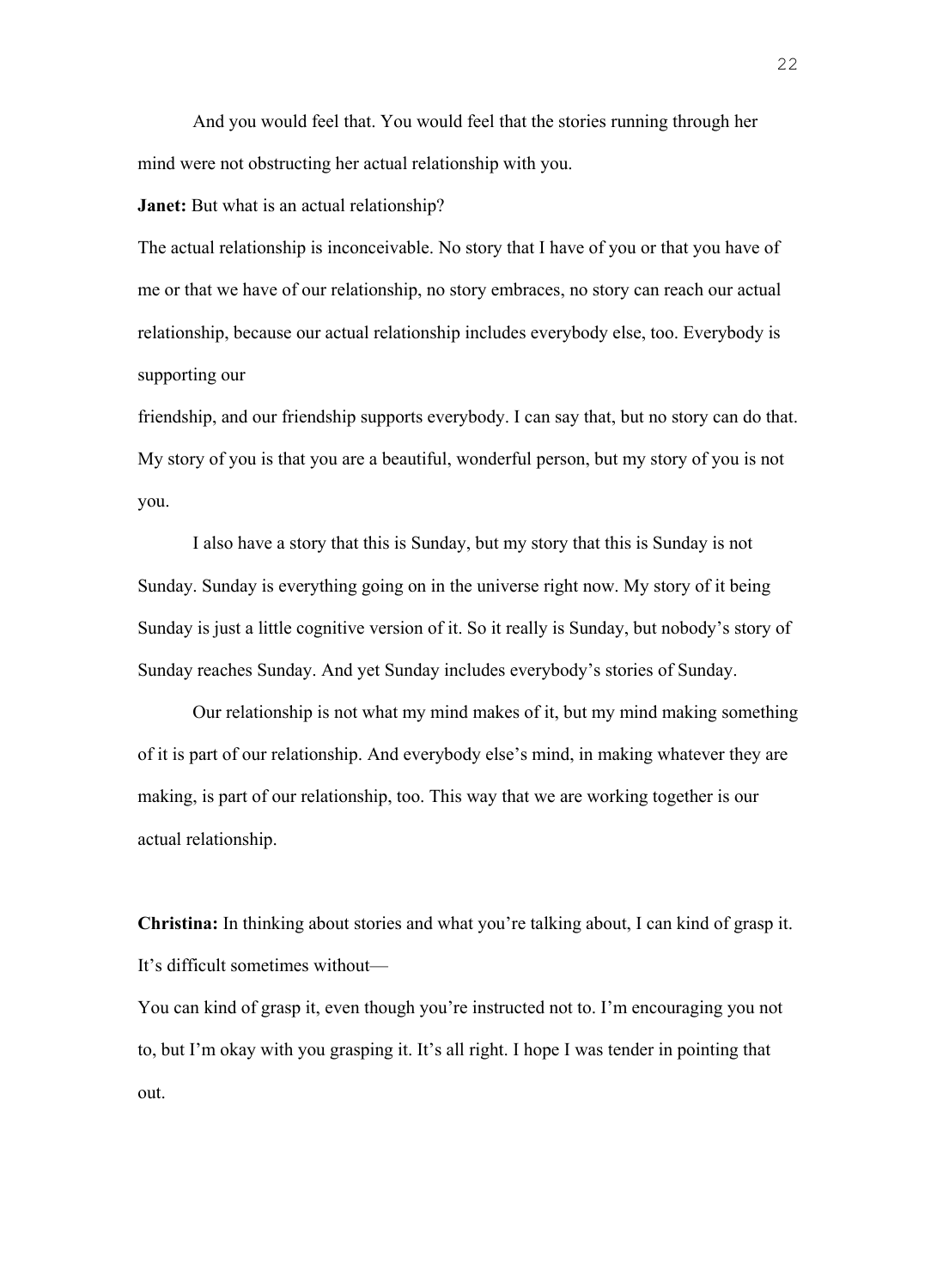**Christina:** What comes to mind when you talk about stories, is that I'm in a work situation where I deal with a person who actually tells a lot of negative stories about other people.

Somebody tells negative stories. You have a story about that. And if you can be generous with that story and tender with that story of this person telling negative stories about people and you can be balanced with that story and open to that story and honest about that story, then maybe you can say that: "I have a story that you tell negative stories about people," and maybe you can also say, "But I don't believe it. It's just a story I have. I don't believe it, though." And the person goes, "Wow." The person believes you maybe. It seems true to him that you have this story but you don't believe it. This is a great service to this person.

If you're tender with the person and also you're generous with him, because you gave him your honesty, you gave him your uprightness, and in your uprightness or generosity, you were tender, he can feel that. Plus, he gets the feedback that for some reason or other you have this story. He says, "Wow, where did that come from, that you would have that story about me?" He can find out more about himself in that way. He can feel your love. Not your like and dislike, because you got over that.

Even if you never talk to this person, he feels that generosity and it transforms him. If this person keeps meeting somebody who sees him, and for some reason you have a story that he tells negative stories, if you keep meeting, your generosity and tenderness will transform him. He will gradually open to that and start looking at his own storytelling in the same way that you look at your story about him. This is the way the practice is transmitted.

Does that make sense?

**Christina:** I just had a bolt of clarity. I wish you could write a book about this.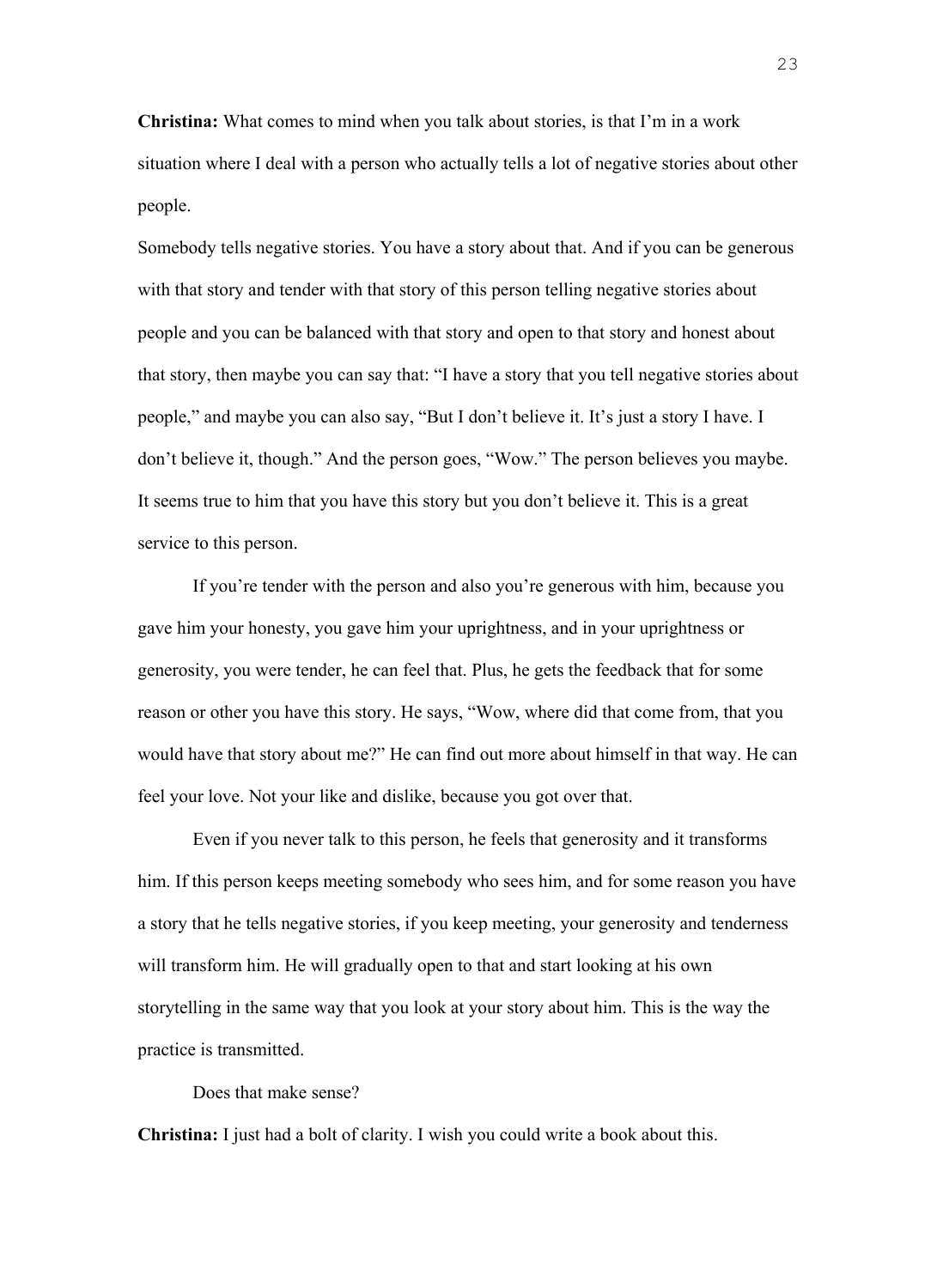Well, you know, I'm very fortunate because, given my karmic situation, I cannot write books alone. So you and I and many other beings are writing a book about this right now. A book is being written by a lot of people about this topic.

## **Christina:** A real book?

This discussion you and I are having about this book is being taped. It will probably be transcribed, and it will be in a computer, and you can see it on the computer screen, this conversation that we're having. People will be looking at that, probably. I may eventually see it myself, but some other people will probably see it before I do. And then they will start editing it. And, who knows, it may even say "Christina" someplace in there.

This conversation we're having is being recorded, and that story I just told is not the actual recording process. So, for example, I could say it's not being recorded, but somebody else will say, "Yes, it is. See," and they can show you that the recorder is recording this talk.

So in this way these talks, these conversations, will be recorded and dealt with and eventually maybe put onto paper. And before they're on paper, they'll be electronically imaged on screens. This is going on.

But I'm not writing it. I'm not even talking it. The talk is happening, and it's coming out of my mouth, but all of you are making it happen. I wouldn't be saying this if you hadn't asked me that question. This is the way books happen in relationship to me. I don't write them, but they appear.

**Catherine:** Maybe this would be a nice time to invite people, if they would like to transcribe something—

If you'd like to transcribe this talk, for example, Christina, you could. contact Catherine, and you will be writing this book.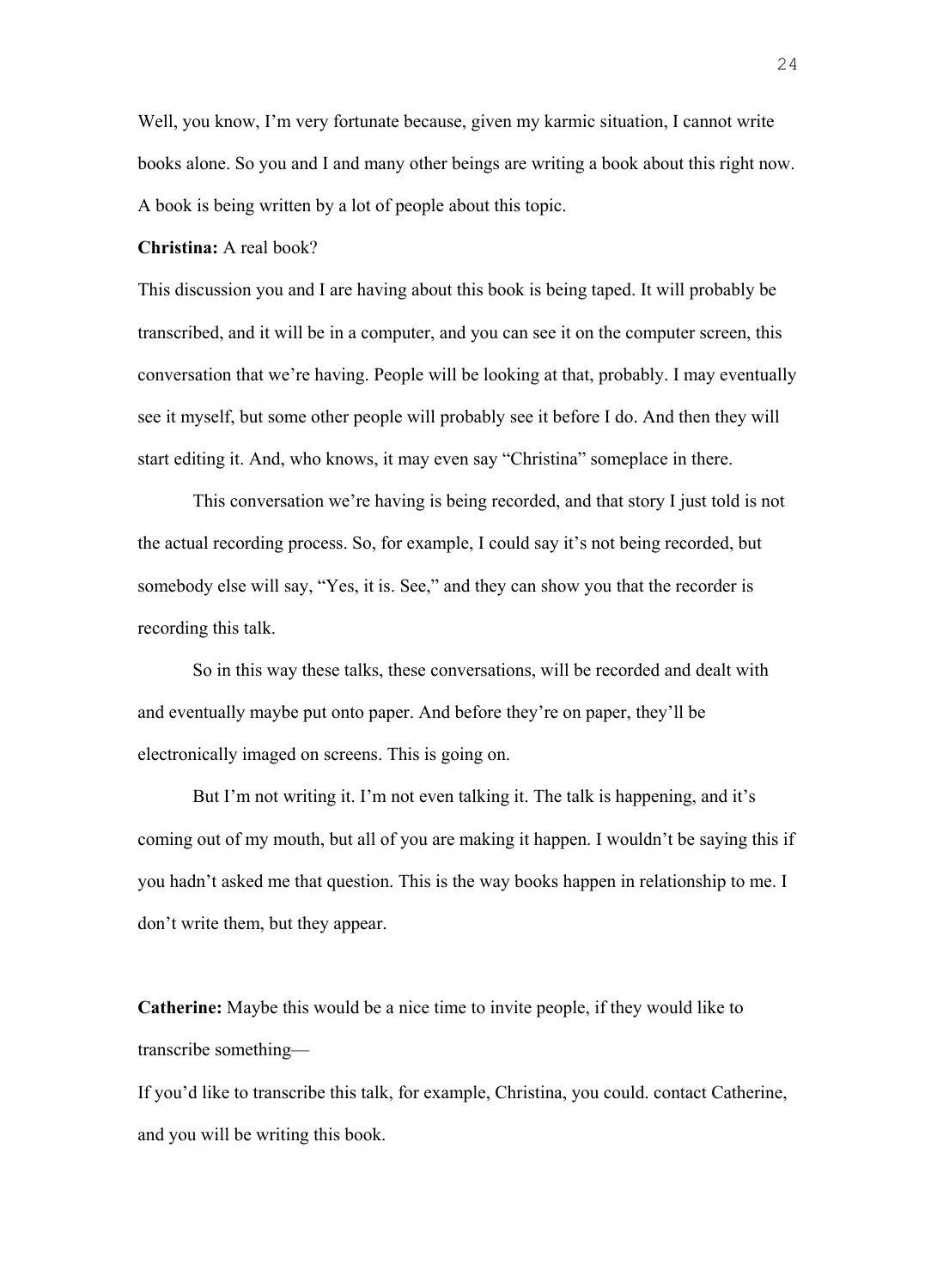As I say, I'm very fortunate because it's not my situation that I can write a book. But you can write a book with me and a book can happen through us. A book about us can happen through us. That's very auspicious. Isn't that nice? It's not so nice that I can't write, but if I could write, then I could write books. But then fortunately, I cannot fall into that delusion. I'm protected. Whereas some other people who can write, they fall into the delusion they can write, like Catherine.

**Catherine:** No more.

No more? No more. Okay.

**Chuck:** What about the stories we tell ourselves about ourselves?

The same. Take care of the story. Step back from it and be upright with it, be gentle with it, be honest. I have this story that I'm a great guy or that I'm right. Or vice versa. I have this story about myself, whatever it is, and I'm kind of believing it. So I heard Reb say that if I'm believing it, I'm not upright.

Upright is I don't believe it; I don't disbelieve it. I see it. I honestly see the story that I'm not a nice guy. I'm not saying it's the truth, but in fact I'm being honest that I have this story. I'm not saying it's the truth. I'm just saying it's a story, and I'm gentle with it and I'm tender with it and I'm peaceful with it. And here comes another one about me, here comes one about Chuck. Now here comes one about Barrett. Now here comes one about Sunday. Story after story after story.

And I, as a bodhisattva, I vow, I promise, to give gracious attention to all these stories that are appearing in my mind. If I can do that, from that practice, I can relate to other people who have stories in their mind. I can show them how to care for their stories, and together we can care for our stories, and together we can live together, monitoring and graciously attending to our stories. And then we can be at peace with each other.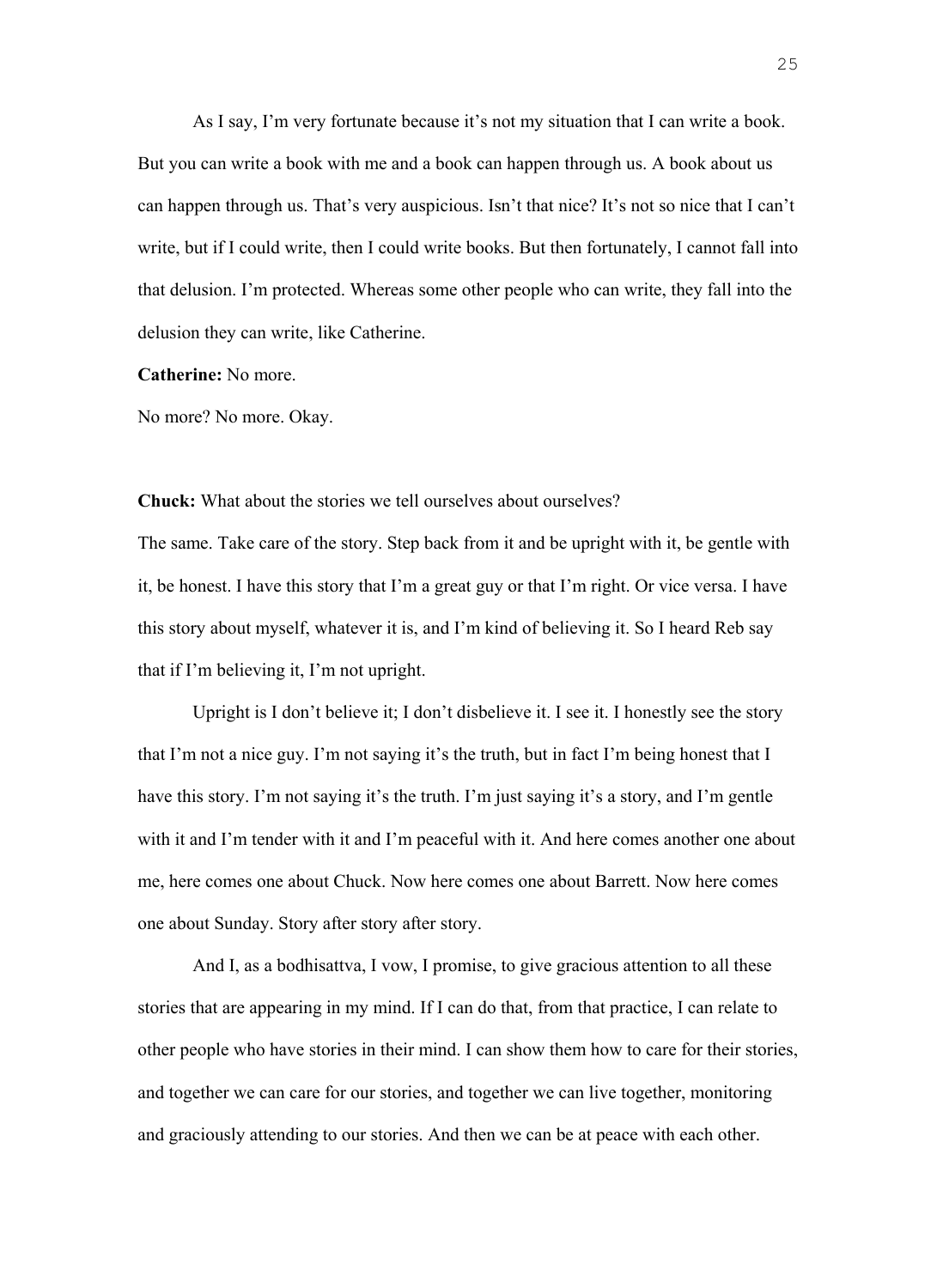**Chuck:** So reasonable thought about whether the story is true or not, is not necessarily being upright?

You could honestly have the story that this is a true story.

**Chuck:** Right. I did something. I did it. There it is. I killed the cat.

And it could be true that you killed the cat. But your story of killing the cat is not the killing of the cat. I'm not denying that you killed the cat. I'm just saying that your story of the event and my story of the event, none of them are the event. The event is much bigger than your cognitive version of it or my cognitive version of it, even though it may be true that this event occurred.

If you lean into your cognitive version of it and I lean into my cognitive version of it, then we're off balance. Then there's going to be more unskillfulness and harm and so on. Then there will be stories about that, and if we lean into those, there will be more harm. But if we're upright about our stories, we have a chance to realize that no matter what's going on, we're doing it together. And it's terrible that this being was harmed, but I'm not blaming somebody else for this, or myself. I'm being responsible together. In that mode, we can realize compassion.

## **Chuck:** Is this an aspect of equanimity?

Equanimity is part of being upright. Equanimity is not liking or disliking, and it is not avoiding liking and disliking. Equanimity is an aspect of love. Equanimity is an aspect of caring for people in a skillful way. To care for beings in a skillful way, we need equanimity.

## **Chuck:** Does it include yourself?

You are one of the beings to care for. I need to care for you, and you need to care for you. The way you care for you is a special thing, because you are the one who knows your own stories. I don't really know them. I hear about them, but when I hear them, I have a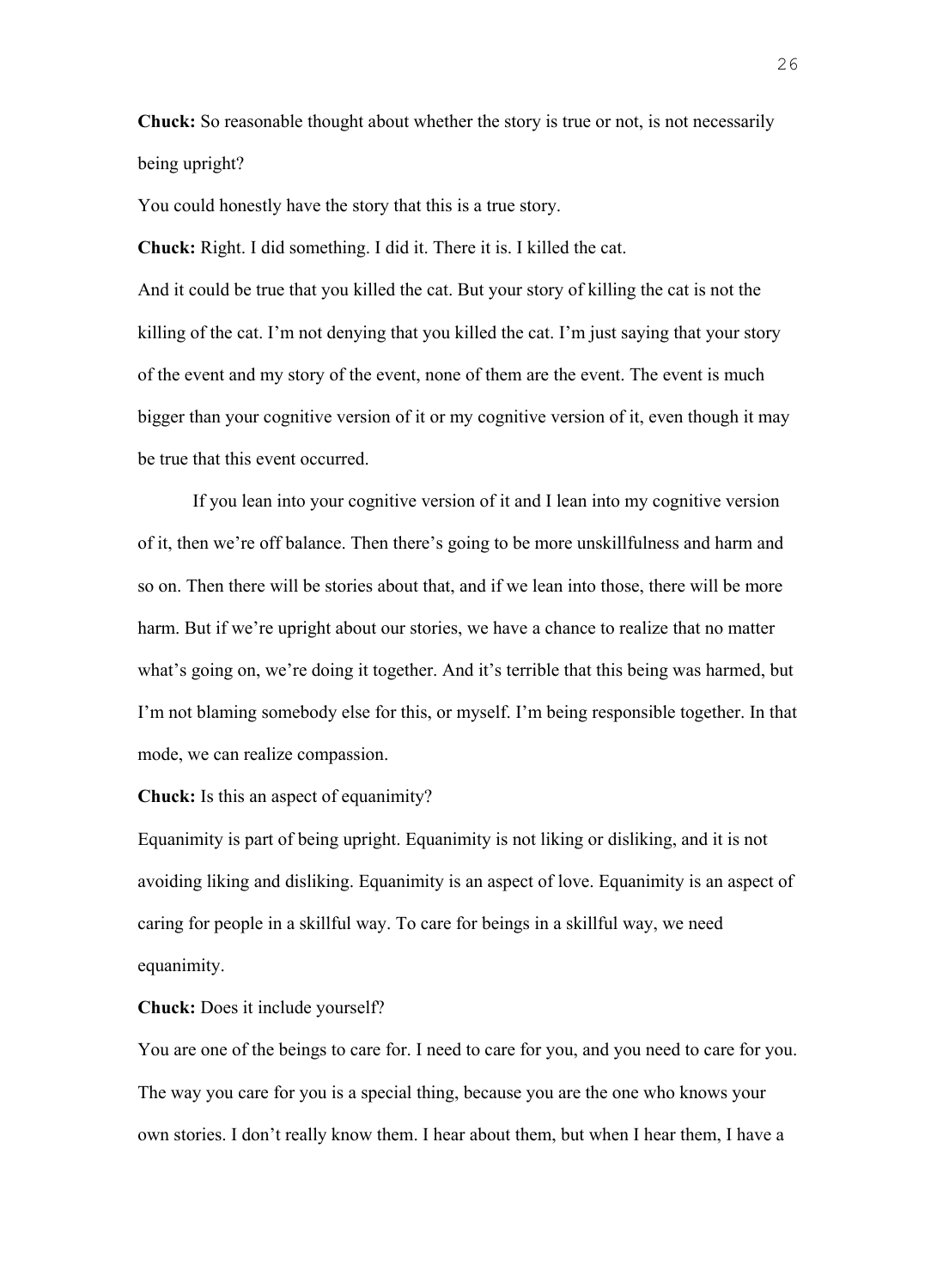story about what I heard. You are the one who is right there, and that is your own job, to watch your stories. My job is to watch mine. And our job is to help each other do that. That way we will realize the truth together.

**Student:** Are the stories that come up during zazen dealt with differently from the stories we have when we're not sitting?

I would suggest that no matter what posture you're in, you deal with everything the same way. The way I would suggest is the way we call Buddha's zazen. I would suggest you deal with whatever story comes up, in whatever posture you're in, by being open to Buddha's zazen. The way you do that is, no matter what story comes up in sitting posture, and no matter what story comes in up in driving posture, or walking posture, you do the same practice. You open to it, you enter it, you be balanced with it, you be tender with it, you be honest about it, and you harmonize with it. Whether you're sitting, standing, walking, driving, whatever—the same practice.

If you practice that way with whatever story, the story will part, and you will see the practice of the Buddha. You will see the practice of all beings and the enlightenment of all beings, and you will see that it was always there from beginningless time, past, present and future, throughout the universe.

**Nate:** You speak of not liking or disliking our stories, but in equanimity there is neither liking nor disliking; it includes like and dislike. Do you set an opposite to loving our stories? What is not loving our stories?

Liking and disliking your stories are not exactly opposite, but they are veering away from love. Leaning into like and dislike is veering away from love and equanimity. I think you said, nicely, that equanimity includes like and dislike. It includes pain and pleasure, but it